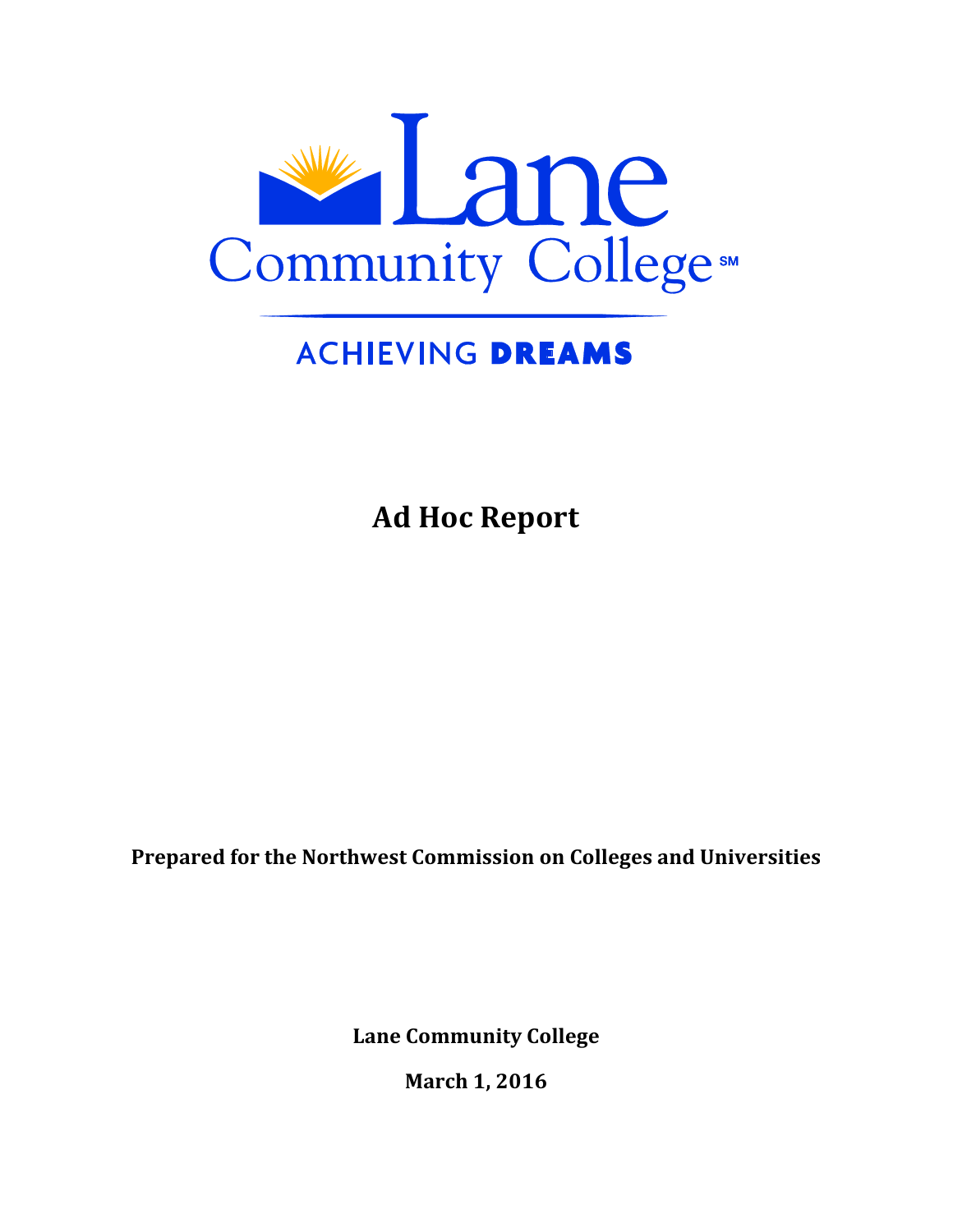# **Table of Contents**

| Introduction                 |    |
|------------------------------|----|
| Response to Recommendation 2 | 4  |
| Response to Recommendation 4 | 6  |
| Response to Recommendation 5 | 14 |
| Response to Recommendation 6 | 18 |
| Response to Recommendation 7 | 23 |
| Conclusion                   | 25 |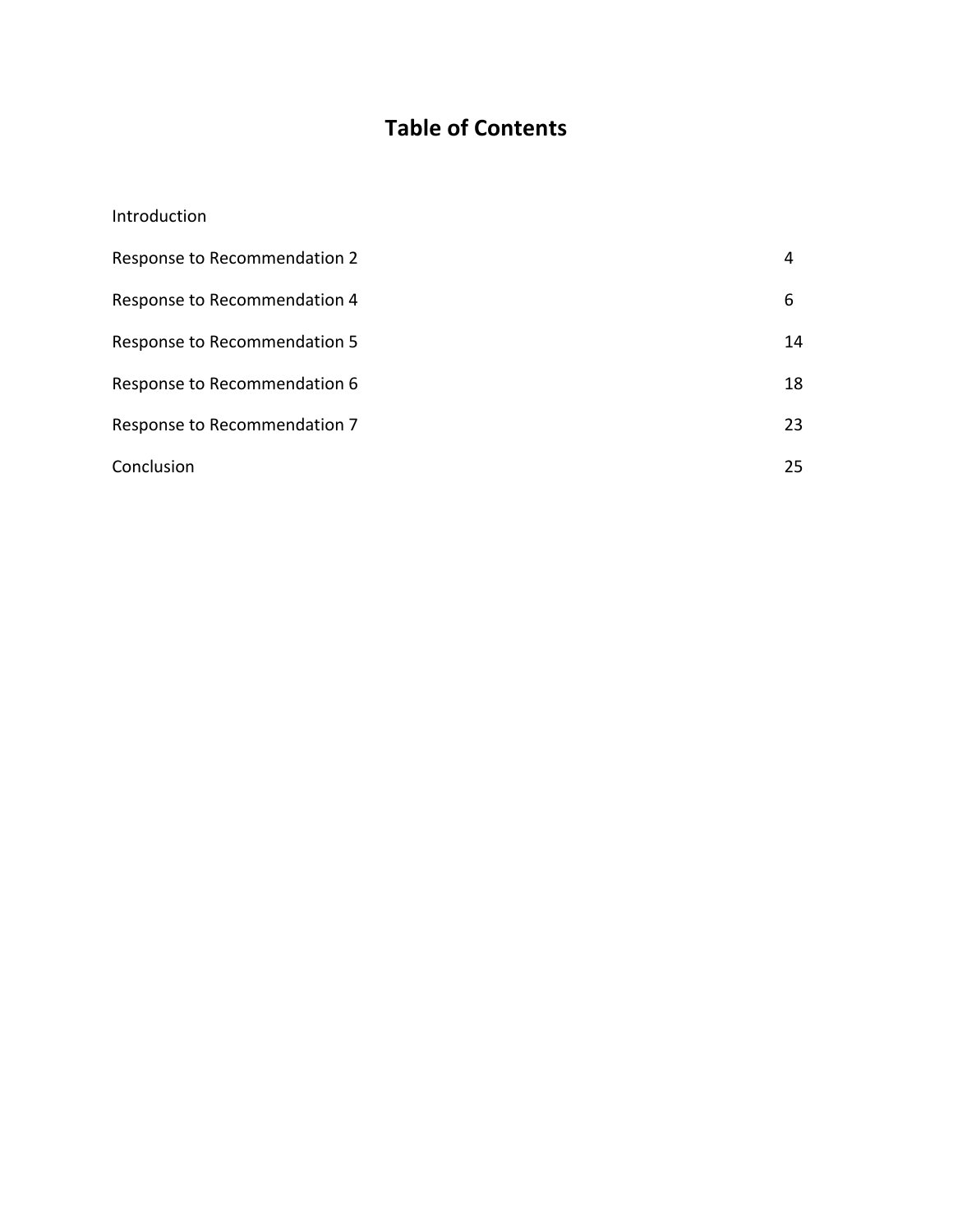#### **Introduction**

In 2013-14, Lane Community College undertook its comprehensive evaluation and submitted its Year Seven Self-Evaluation Report on September 2, 2014. The peer evaluation team conducted the onsite visit October 29-31, 2014, and as a result of the evaluation and visit, the college received seven recommendations. In a January 28, 2015 letter to the college's president, Dr. Mary F. T. Spilde, NWCCU President Sandra E. Elman reaffirmed the college's accreditation and also requested that the college address the seven recommendations. Responses to Recommendations 1 and 3 appeared in the 2015 Year One Self-Evaluation Report. This Ad Hoc Report describes the work completed in response to Recommendations 2, 4, 5, 6, and 7 as well as plans for further improvements.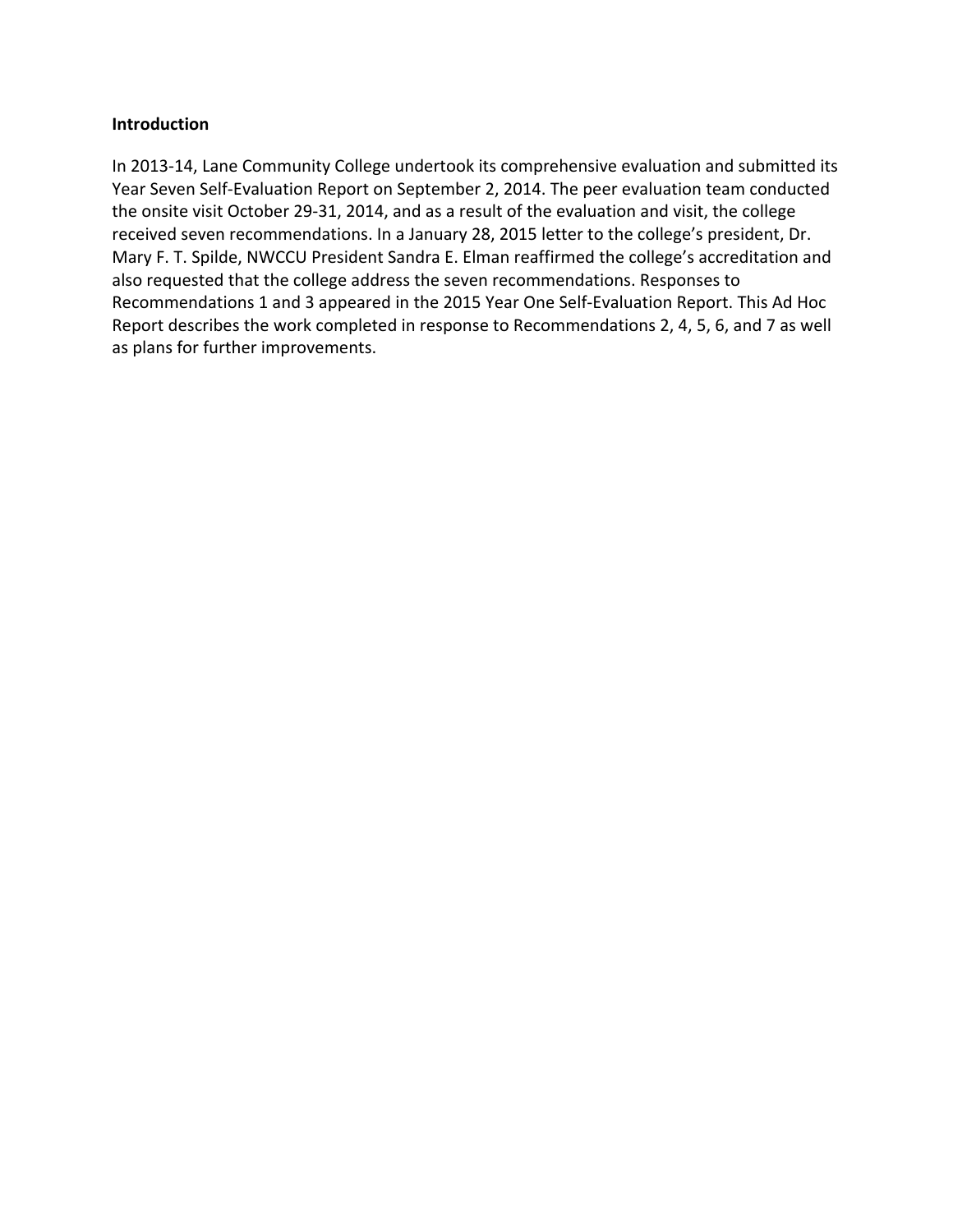*Recommendation 2: In order to ensure a widely understood and effective system of governance that supports mission fulfillment, the evaluation committee recommends that the College* review and clearly define the authority, roles, responsibilities, and communication methods *associated with its adopted decision-making structure (Standard 2.A).* 

The governance system at Lane was developed in 2003-04. A task force of all the stakeholders  $$ faculty, classified staff, students, managers and administration - collaborated to design the system in alignment with Board Policy 325. A comprehensive governance manual was written to guide the system. The manual covers the principles, features, and foundations of the system; describes the design; and fully explains the responsibilities of councils and members, as well as the roles and responsibilities of the board, president, Executive Team, students, faculty, staff, and managers. It also identifies council operations, the decision-making model and protocols. A charter and decision matrix for each council was developed. All of these materials are posted on the governance website.

Just prior to the NWCCU evaluation visit, a contentious policy issue arose in the governance system. Members of the college community called into question the functioning of the governance system. This issue led to a survey of the governance system in spring 2014, and the College Council invited each stakeholder group to provide feedback on the system. It became clear that not every member of the councils or the college community was fully familiar with the governance manual and operational processes. Following the NWCCU recommendation, it was agreed that this issue would be taken up in the 2015-16 academic year. Several efforts are underway to address the concerns but there was general agreement in College Council that many of the issues being raised had already been considered and addressed in the governance manual and that prior to making fundamental changes to the system every effort should be made to fully implement and comply with the governance manual. In addition, steps were taken to improve communication both among councils and with the broader college community. 

Specific steps that have been taken to improve the system and address the NWCCU recommendation are:

- The Lane Board of Education reviewed its policy and amended it to clarify the role of the board and the president. The amended policy was approved January 14, 2015.
- All-council meetings have been convened in the 2015-16 academic year. The most recent meeting was held February 18, 2016 to provide training on the governance system.
- An all-council chair and vice chair meeting was held on December 3, 2015 to present work plans and provide training on governance protocols.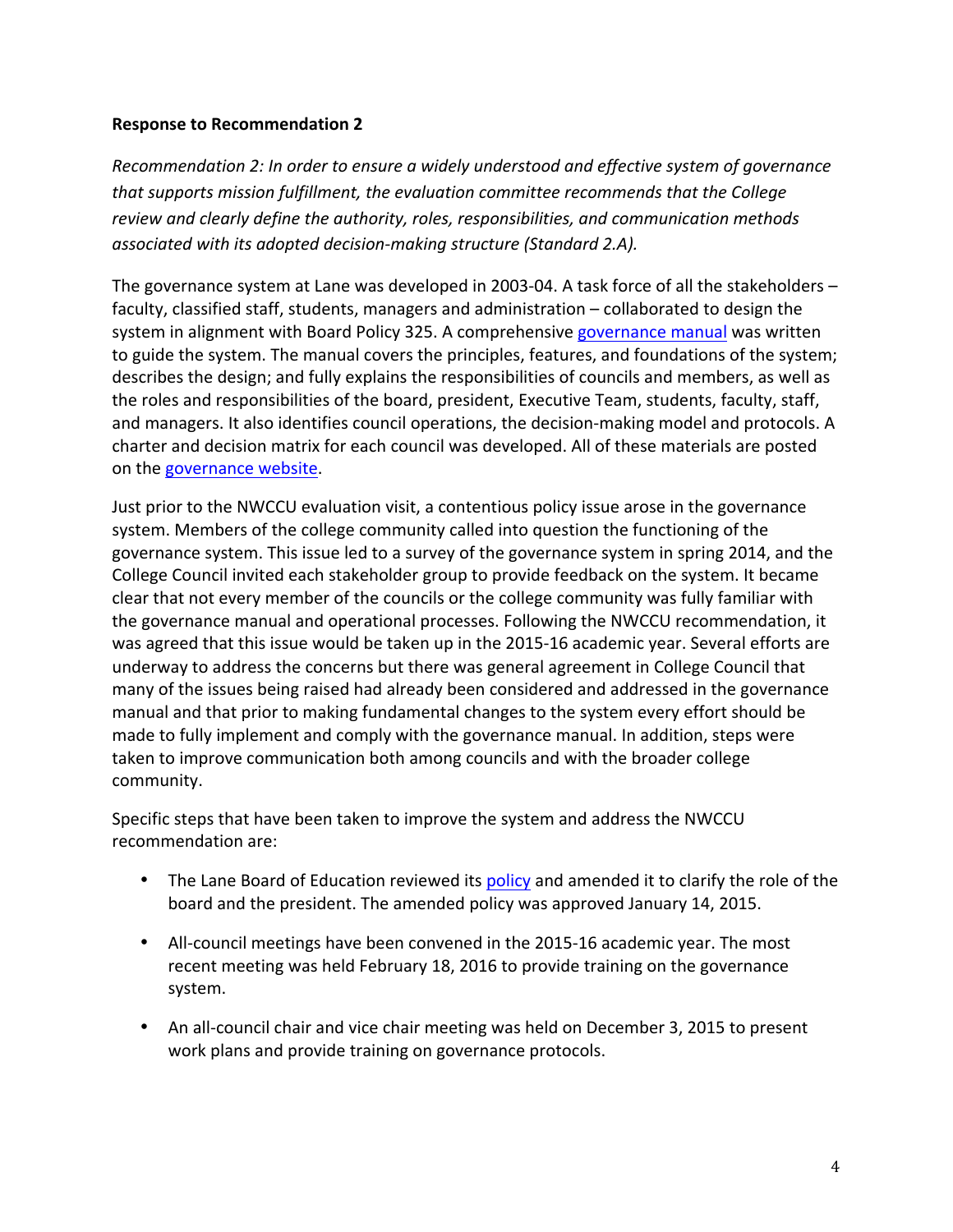- All councils are in the process of posting agendas and minutes to the governance website.
- The Lane Weekly has posted information about the governance system to drive the college community to the website periodically.
- All councils have been directed to develop work plans with time lines early in the term and they will be posted to the website.
- The Governance Subcommittee of College Council, which is responsible for continuing the work on improving the governance system, has developed a work plan.
- The board policy now requires an annual monitoring report to the board to hold the president accountable for the effectiveness of the governance system according to its policy. The report will be submitted to the board in June 2016 and discussed at that month's board meeting.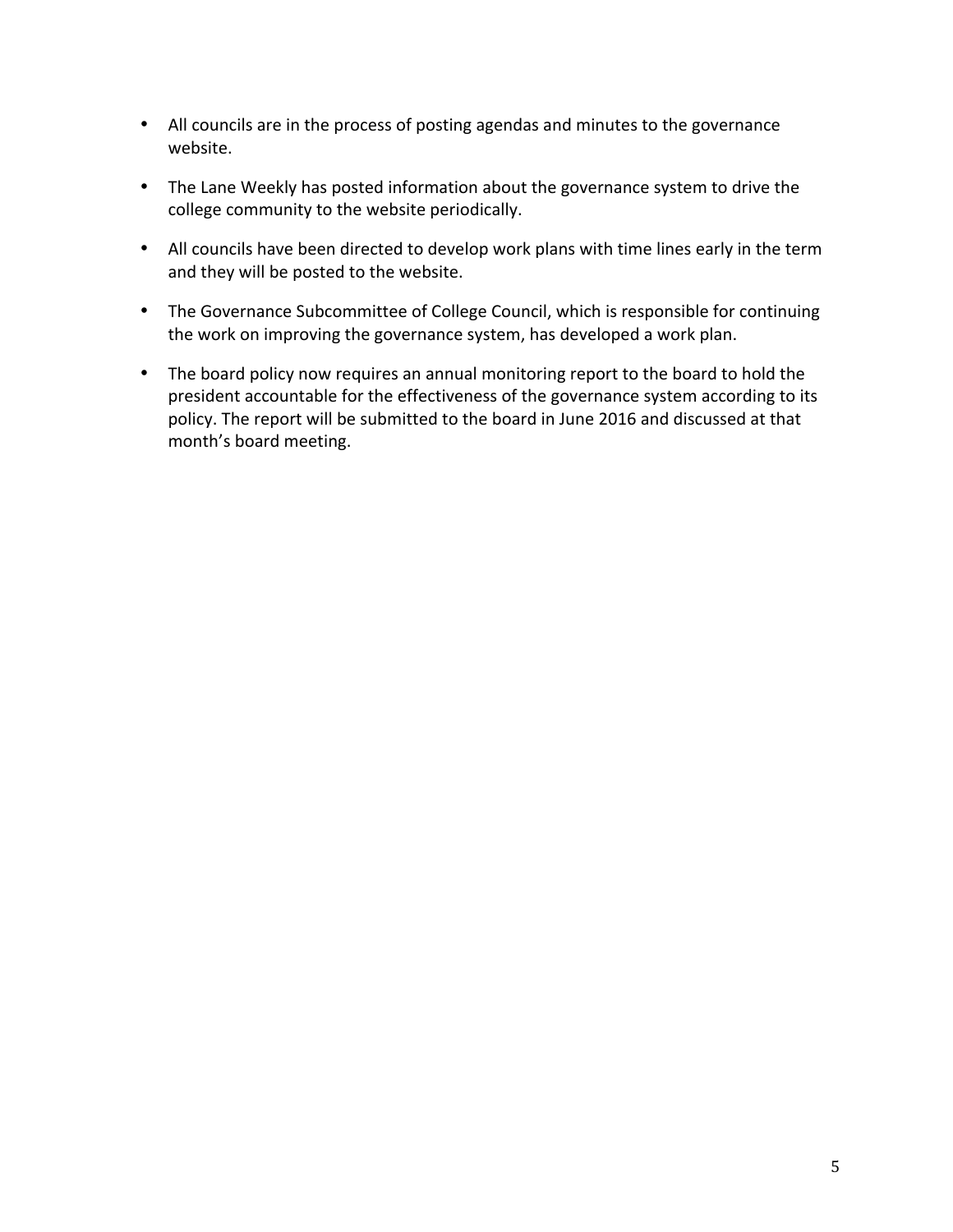*Recommendation 4: In order to ensure that the programs offered reflect appropriate content* and rigor, it is recommended that the College fully engage faculty in developing a periodic and systematic process for assessing student learning at the course, program, and College level *(Standards 2.C and 4.A).*

In response to this recommendation, Lane is building upon the long-term body of work completed by the Assessment Team to develop collegewide core learning outcomes (CLOs) that guide student learning and to strengthen and deepen faculty engagement in assessing student learning at multiple levels. This work has been a necessary precursor to implementing meaningful assessment of student learning to improve instruction. Lane is undertaking collaborative visioning and planning to fully develop a periodic and systematic process for assessing student learning at the course, program, and degree level.

Over the past year, collaborative teams of faculty, staff, and managers have successfully developed a new program review process and procedures for assessing institutional effectiveness, including new core themes, objectives, and indicators. This work also supports a framework for how assessment of student learning will be integrated into measures of program success and mission fulfillment. Assessment Team leaders and members were integral to these collegewide conversations.

During this same time, the Assessment Team, along with staff in Information and Academic Technology and Institutional Research, Assessment and Planning (IRAP) have continued to make progress in the following areas:

- Building capacity for more widespread assessment of student learning at the course, discipline, program, and degree levels.
- Integrating assessment of student learning outcomes into relevant college procedures.
- Engaging in visioning and planning that brings together faculty, staff, and executive administrators to develop a plan of action for systematic faculty-level assessment activities with periodic institutional reporting and analysis aimed at improving student learning at the course, program, and degree level.

These activities build upon the 10-year history of Lane's Assessment Team. Chartered in 2005-06, the mission of the Assessment Team is to:

- Create, support, and sustain a culture of assessment.
- Facilitate systematic assessment of student learning outcomes across programs, general education, and instructional modalities.
- Promote and disseminate evidence of assessment of student learning.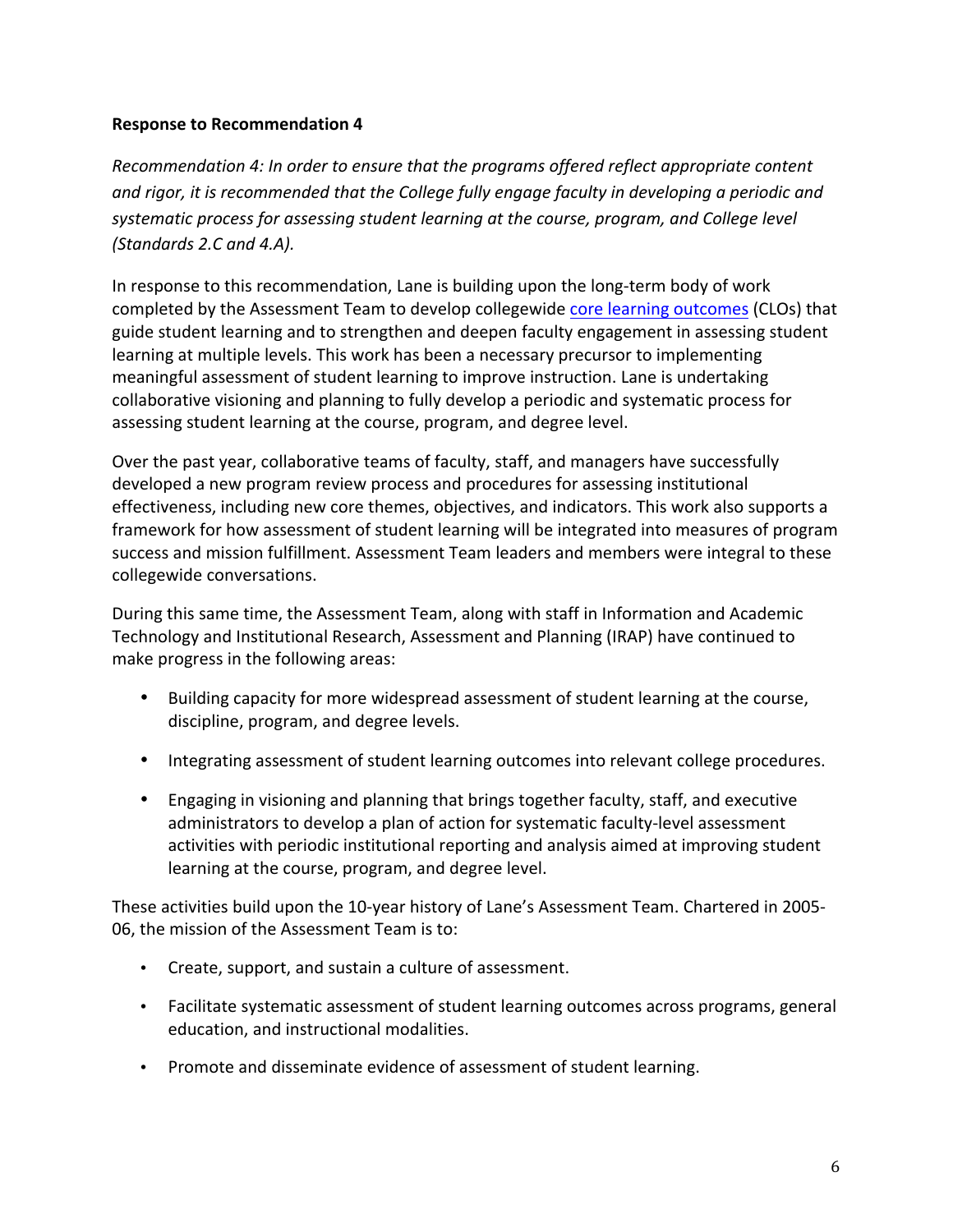• Serve as liaisons to broad college initiatives on student success, progression, and completion. 

The Assessment Team provides professional development for assessment of student learning. Past examples include all-campus events, periodic workshops, invited speakers, term-long assessment seminars, and one-on-one coaching with individuals and small groups working on assessment projects. From 2005 through 2007, the team sponsored an assessment seminar and a variety of assessment projects, generally at the course or course-sequence level. The team also gathered division-level assessment plans and reports for Lane's accreditation report.

Beginning in spring of 2008 the Assessment Team assembled a cross-campus team to develop rubrics for two of the four core abilities for general education at that time. The team realized that the existing language was outdated and difficult to assess. The broad goals of "critical thinking and problem solving" and "communicating effectively," however, were two that could be sustained in some form when new core outcomes were developed. A general education team was formed to develop a rubric for each of these two core abilities. This group led early efforts to score artifacts from a wide range of disciplines in spring of 2009. Over the next four years, assessment projects focused on using rubrics to assess these two core abilities. The Assessment Team explored methods for scoring, continued to evaluate the rubrics, and recognized the need for updating the core abilities. In the final year of this phase, more than 300 artifacts were scored for "communicating effectively," with participation from faculty across the School of Arts and Sciences. Faculty reassignment time was supported for a general education coordinator, a faculty member who led ongoing work for assessment projects and synthesized data annually.

The Assessment Team led the effort to update Lane's core abilities, beginning in fall 2011 with the re-visioning learning conference. Over the course of the year and multiple events for faculty engagement, the college developed the five core learning outcomes (CLOs) that are the broad outcomes expected for learning at Lane: think critically, engage diverse values with civic and ethical awareness, create ideas and solutions, communicate effectively, and apply learning.

In fall 2012, the Assessment Team shifted efforts to professional development for faculty to use the new CLOs. The college invited nationally recognized assessment leader, Dr. Peggy Maki, to campus for a one-day workshop on core learning at Lane. That same year, the general education coordinator position was shifted to become the CLO coordinator. At the end of the academic year (June 2013), five members of the Assessment Team attended the "Institute on General Education and Assessment" hosted by the Association of American Colleges and Universities (AAC&U) in Burlington, Vermont. Over five days, the team learned together, worked with AAC&U mentors, and developed a three-year plan to accomplish the following goals:

- Increase visibility and understanding of the strategic direction, "A Liberal Education Approach for Student Learning."
- Expand visibility and ownership of the CLOs.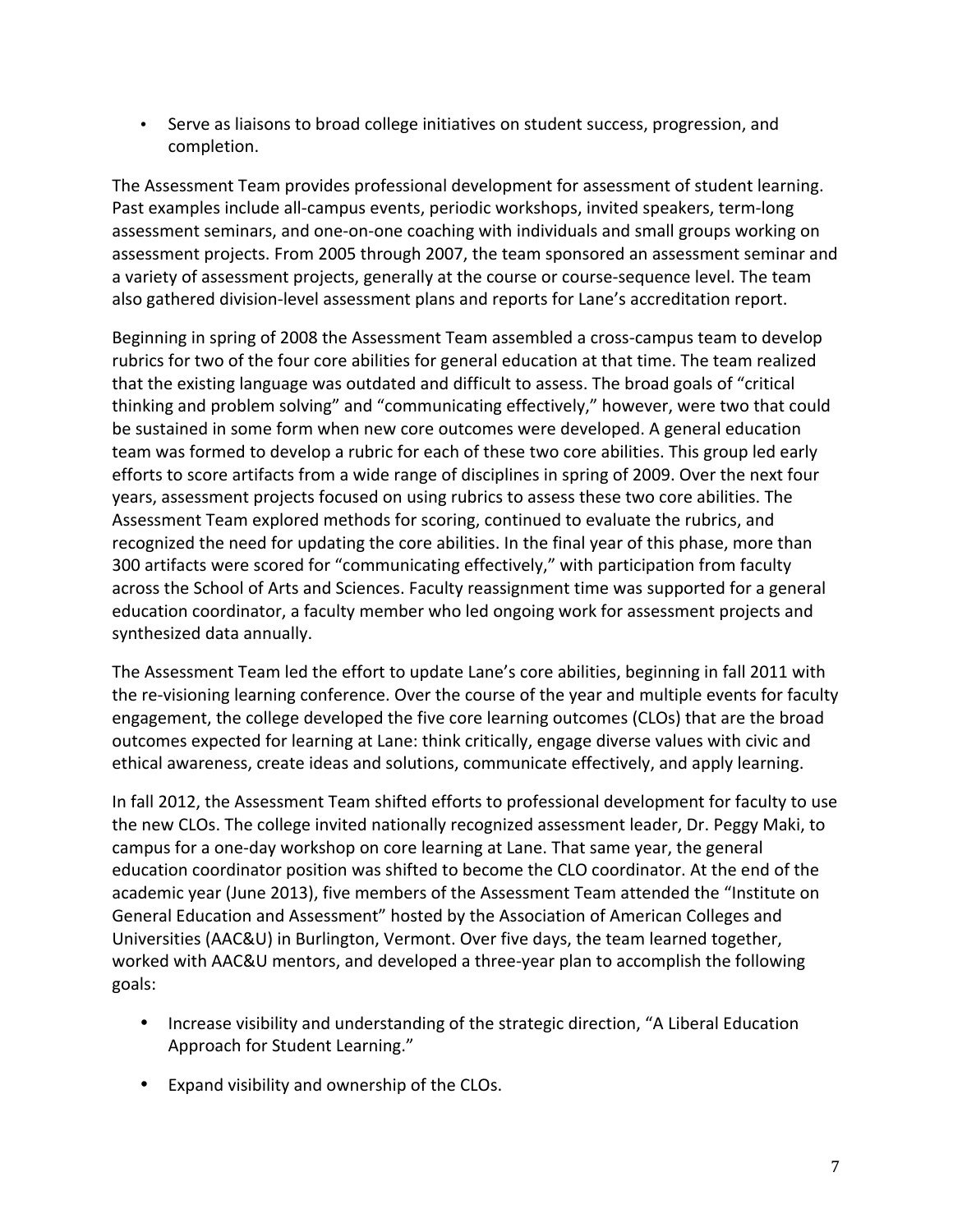- Map courses and/or discipline level outcomes to CLOs.
- Assess CLOs.

Through workshops, Lane conferences, and a range of assessment project formats, the Assessment Team has achieved significant progress on these goals by the third year of its threeyear plan. While project participants have mapped many courses and/or discipline outcomes to the CLOs, this goal has not been achieved collegewide. Plans for achieving this important step will be included in the visioning assessment meeting planned for March 9, 2016. The meeting affords the Assessment Team and other stakeholders at Lane with the opportunity to develop a new three-year plan of action that moves Lane significantly forward in achieving periodic and systematic assessment of student learning at the course, program, and degree levels.

# **1. Capacity Building**

# *Focus on Assessment in Collegewide Professional Development Events*

The college has spotlighted professional development for assessment of student learning since the NWCCU site visit in October 2014. The 2015 Spring Conference in May, titled "Think, Engage, Create, Communicate, Apply: Lane's Core Learning Outcomes," featured Dr. Nassim Ebrahimi, director of learning outcomes assessment, Anne Arundel Community College.

Members of the Assessment Team led breakout sessions focused on CLOs that included the following topics:

- How to use CLOs effectively in teaching and other areas of college work.
- How students engage with CLOs and what it means to them, featuring an inspiring student panel.
- An overview of types of assessment projects and how to apply for projects for 2015-16.

In an open house session at 2015 Fall In-service in September, Assessment Team members provided a second opportunity for faculty and staff to learn about assessment project opportunities. The spring and fall sessions resulted in a record number of project applications from discipline and program teams.

# **Expanded Interest and Range of Assessment Projects Among Faculty**

Beginning in 2013 the Assessment Team shifted the focus of assessment projects from individual faculty projects to teams of faculty members, representing a sequence or group of courses, a discipline, or a program. Using a reflective-practitioner model, projects provide indepth professional development while completing important goals for assessment of student learning at the course sequence, discipline, and program levels. Over the past three years, faculty participation has increased and projects have engaged a widening reach of disciplines and programs (see Table 1).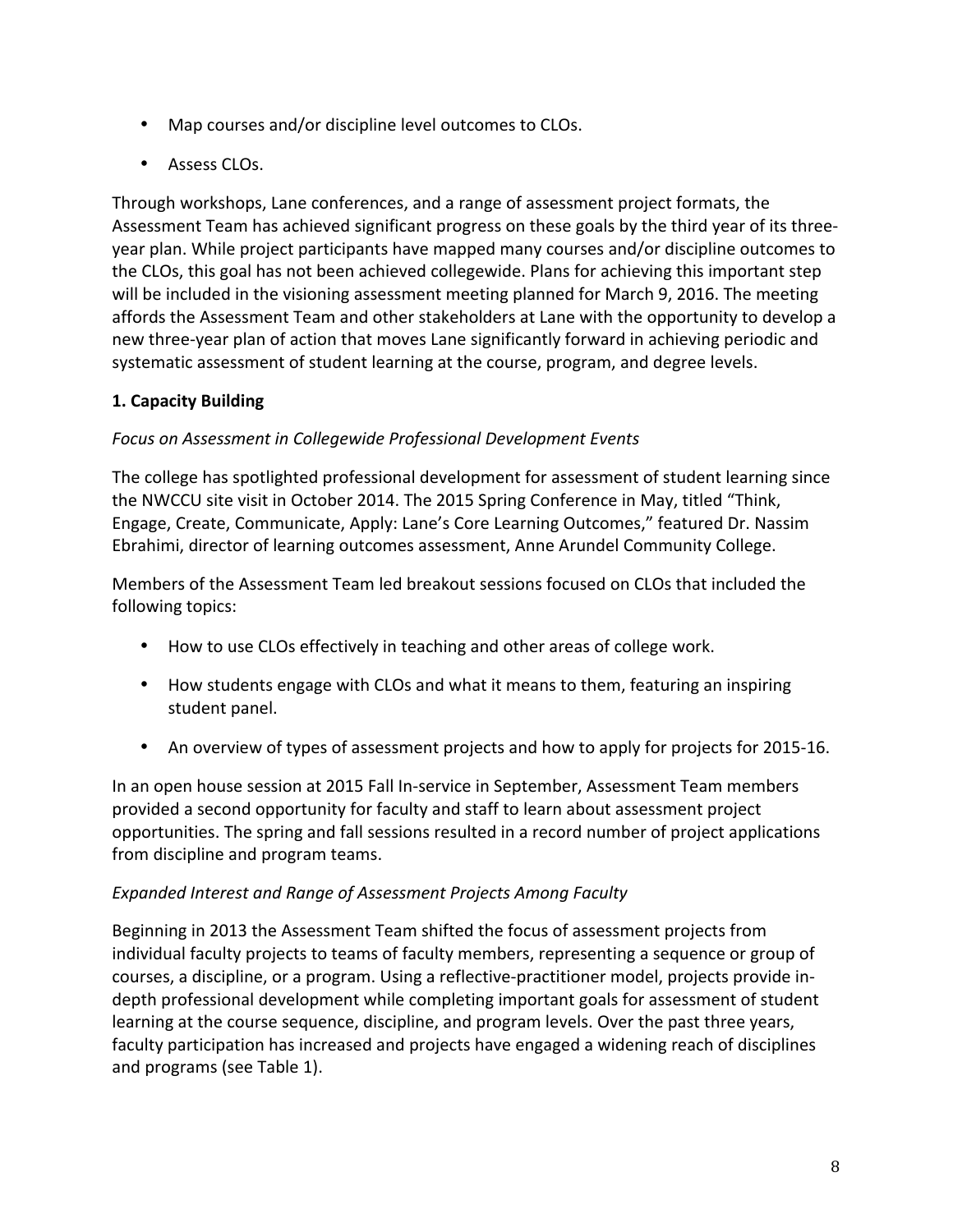| Year    | Projects<br>Awarded (#) | Number of General<br>Education<br><b>Disciplines</b> | Number of CTE<br>or ESL Programs | Number of<br>Faculty<br>Involved |
|---------|-------------------------|------------------------------------------------------|----------------------------------|----------------------------------|
| 2013-14 | 8                       | 6                                                    |                                  | 30                               |
| 2014-15 | 12                      | 8                                                    | 4                                | 46                               |
| 2015-16 | 11                      | 9                                                    | 2                                | Approx. 50                       |

#### **Table 1. Assessment Projects Awarded to Faculty in Disciplines and Programs**

The request for proposals (RFPs) encouraged projects that develop levels of readiness and skills needed for assessment of student learning. These included:

- a. Development of outcome language for courses and programs.
- b. Development of assessment materials such as signature assignments.
- c. Mapping CLOs to course outcomes and course materials.
- d. Rubric development.
- e. Artifact collection and assessment of student learning.

Levels a) through d) are necessary steps in order to successfully gather student artifacts of learning and assess them using valid, agreed-upon rubrics. Many of the courses and programs included in the projects represent high-enrollment general education courses and highenrollment CTE programs.

Over the past three-year span, some teams received support in successive years, as they first completed course mapping to CLOs, then developed assessment instruments and rubrics. Some of these teams will score artifacts this year, demonstrating a well-grounded approach to valid assessment of student learning of selected CLOs in their courses and programs.

#### *Assessment Fellows Program*

This year, the college committed to initiate an Assessment Fellows Program. The fellows model has been used effectively in other community colleges (for example, Anne Arundel Community College, Maryland). Assessment fellows receive a one-course reassignment for one term, or curriculum development time, as appropriate. Fellows are expected to conduct a program or discipline level assessment project, along with engaging in outreach activities within their disciplines and divisions, and to participating as needed in professional development activities to enhance their skills in assessment. Fellows engaged in artifact scoring will also work closely with the faculty research staff in Institutional Research, Assessment and Planning.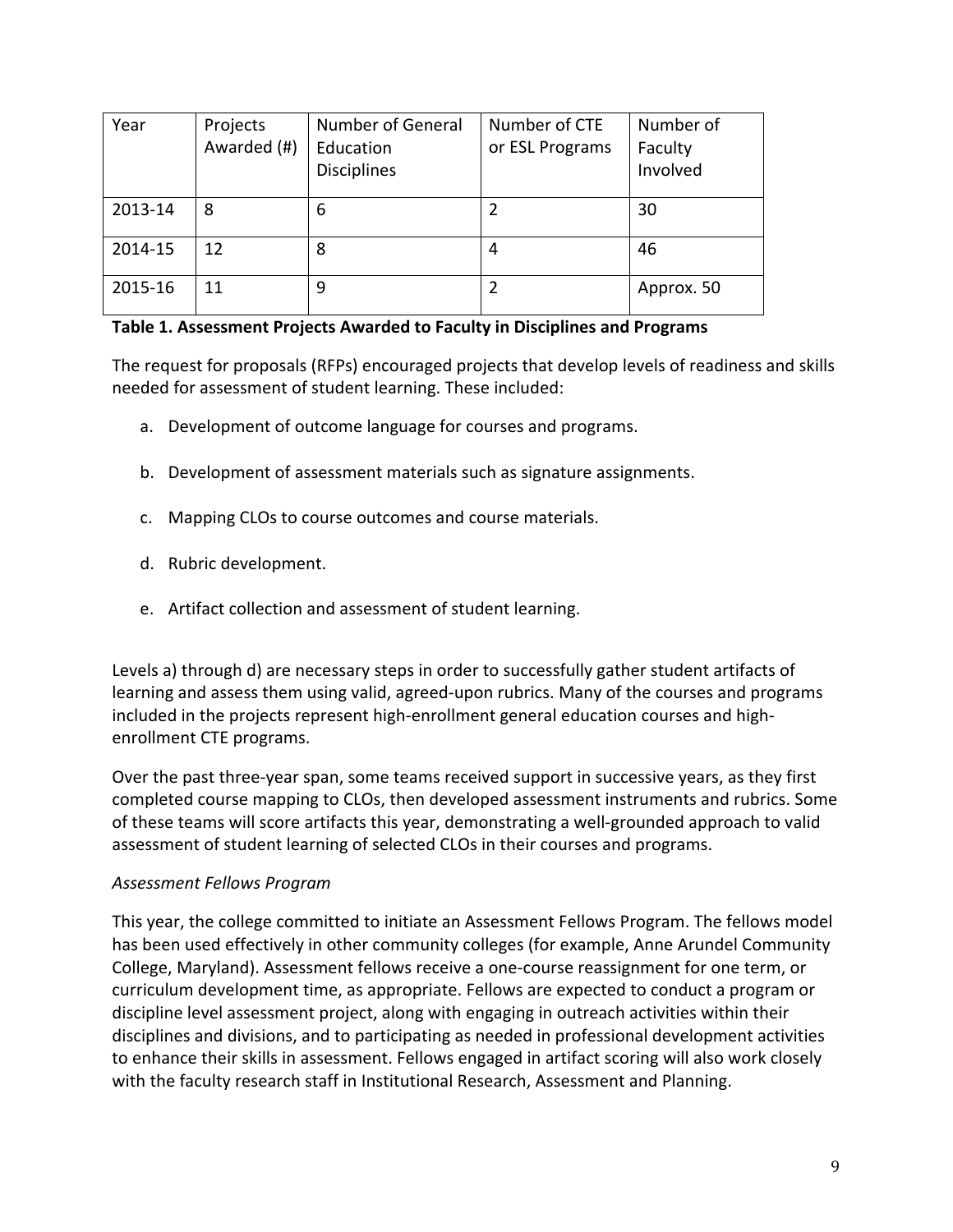In this inaugural year of the Assessment Fellows Program, four faculty assessment fellows were selected through an application process to lead assessment of student learning in their respective disciplines of biology, dental hygiene, communications, and English as a second language. The CLO coordinator, assessment chair, and members of the Assessment Team will mentor and assist the fellows in winter and spring terms.

Applicants could propose one of three types of projects: (1) planning and mapping core learning outcomes for a program or group of courses;  $(2)$  mapping and creating assessment tools; or  $(3)$ artifact scoring. The three types are similar to the scaffolded structure the Assessment Team implemented for assessment projects across campus.

# *Developing Database Tools*

In fall 2014, Lane began designing and developing a program update portal (PUP) to provide a web-based database for program information including program outcomes. This tool was initially developed to serve the needs of career-technical education (CTE) programs that are required to provide frequent reports of program data to specialized accreditors and for other institutional needs, and to meet other accountability requirements by the Department of Education. It was also developed to convert program information for the college catalog from a Word-document system to a database. A cross-campus team of faculty, staff, and administrators, including CTE faculty leads, IRAP staff, and Informational Technology staff, collaboratively developed the project. Version 1.0 was introduced to instructional deans in spring 2015. Since then, the PUP has been demonstrated to departmental administrative coordinators and is currently in use for this year's curriculum review and updating of this year's catalog. 

The skills-to-course matrix in the PUP will allow programs to map all CTE and general education courses to program outcomes. Version 2.0 is slated for programs to indicate which CLOs are assessed in individual program courses, with options to include notes connecting the assessment to artifacts, such as a shared assignment, signature assignment, or e-portfolio.

Extensions of the PUP are under consideration, such as developing applications for transfer courses and disciplines. At present, the college is also exploring commercial software applications that address the needs of general education/transfer courses and disciplines and that may also be used to provide reporting and analysis systems for assessment of student learning outcomes.

# *Key Staffing for Strengthening Assessment of Student Learning Systems*

The college has identified key staff members to support the work of developing a periodic and systematic process for assessing student learning at the course, discipline, program, and degree levels. 

The student learning assessment and curriculum development coordinator position, a contracted faculty position in IRAP, had been vacant since fall 2013 due to a retirement. Posting for the position was delayed until June 2015 because of steep enrollment declines and budget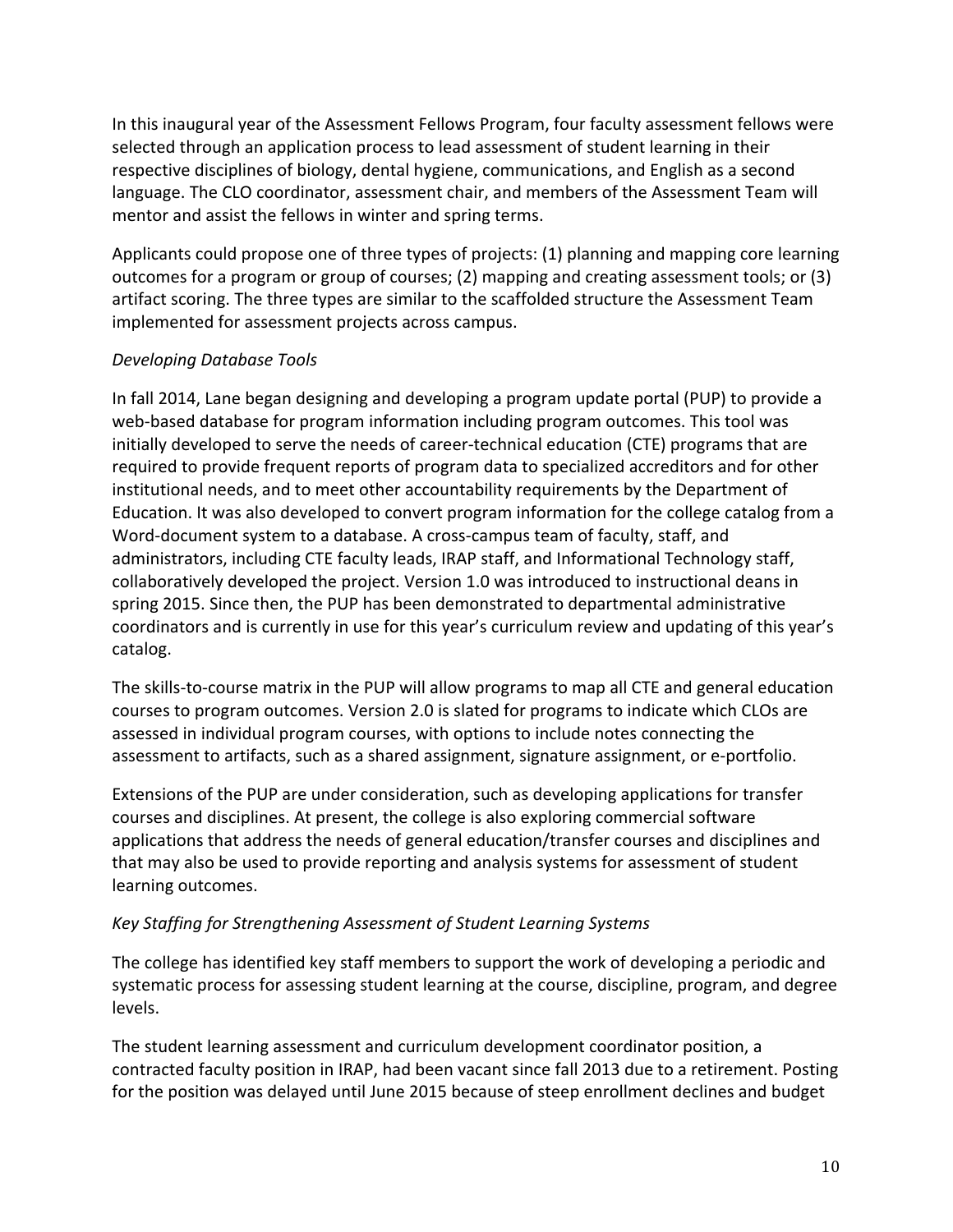limitations. Lane has completed the hiring process for this key position. The new faculty member hired for this position began work January 28, 2016. She will lead collegewide work on assessment of student learning and assist faculty in using assessment results to improve curricula. Plans are in place to facilitate her integration into assessment activities and planning, including the Curriculum Committee, governance councils, the Institutional Effectiveness Committee, and academic program review.

Since fall 2011, the position of institutional researcher, also a faculty position in IRAP, has assisted faculty with assessment project design and methods for data collection and analysis. The institutional researcher is a member of the Assessment Team and helped develop the three-year assessment plan that will be concluded in June 2016. He will also provide assistance in developing and/or selecting a data collection system for analyzing and reporting results of faculty-generated assessment of student learning.

Technology analysis and design specialists in Lane's Information and Academic Technology department will participate in evaluating customized assessment reporting tools developed inhouse and commercial software tools, and they will assist in other ways as needed. These staff members have worked with the Assessment Team in the past in developing data systems including mapping tools, and in developing the program update portal.

The retired dean of science has been assigned to support assessment work part-time through the remainder of the 2015-16 academic year. She is a former Assessment Team chair and ongoing member, and she has been professionally active in assessment of student learning for many years. She will help orient and mentor the new coordinator for student learning assessment and curriculum development and facilitate various teams working on development of the overall systematic assessment plan.

# **2. Integrating Assessment of Student Learning Outcomes into Key College Procedures**

# *Curriculum Approval Form*

The core learning outcomes coordinator and the Assessment Team chair proposed a new section for the college curriculum approval form at the November 4, 2015 Curriculum Committee meeting. The new section explicitly links course level learning outcomes to core learning outcomes. In doing so, assessment methods for the course learning outcomes are also tied to assessment of CLOs. The faculty-led Curriculum Committee reviewed and approved the new section and language at the December 2, 2015, meeting. This change will be implemented in spring 2016. The curriculum approval form is used collegewide and is the basis for course descriptions, credits, and course learning outcomes (also called objectives). By integrating CLOs into the form, the college has ensured that CLOs are considered during the development of all new and revised course curricula.

# *Institutional Effectiveness and Core Themes Indicators*

Lane's newly implemented institutional effectiveness model involves integrating and aligning institutional planning and effectiveness efforts with a focus on student learning and success.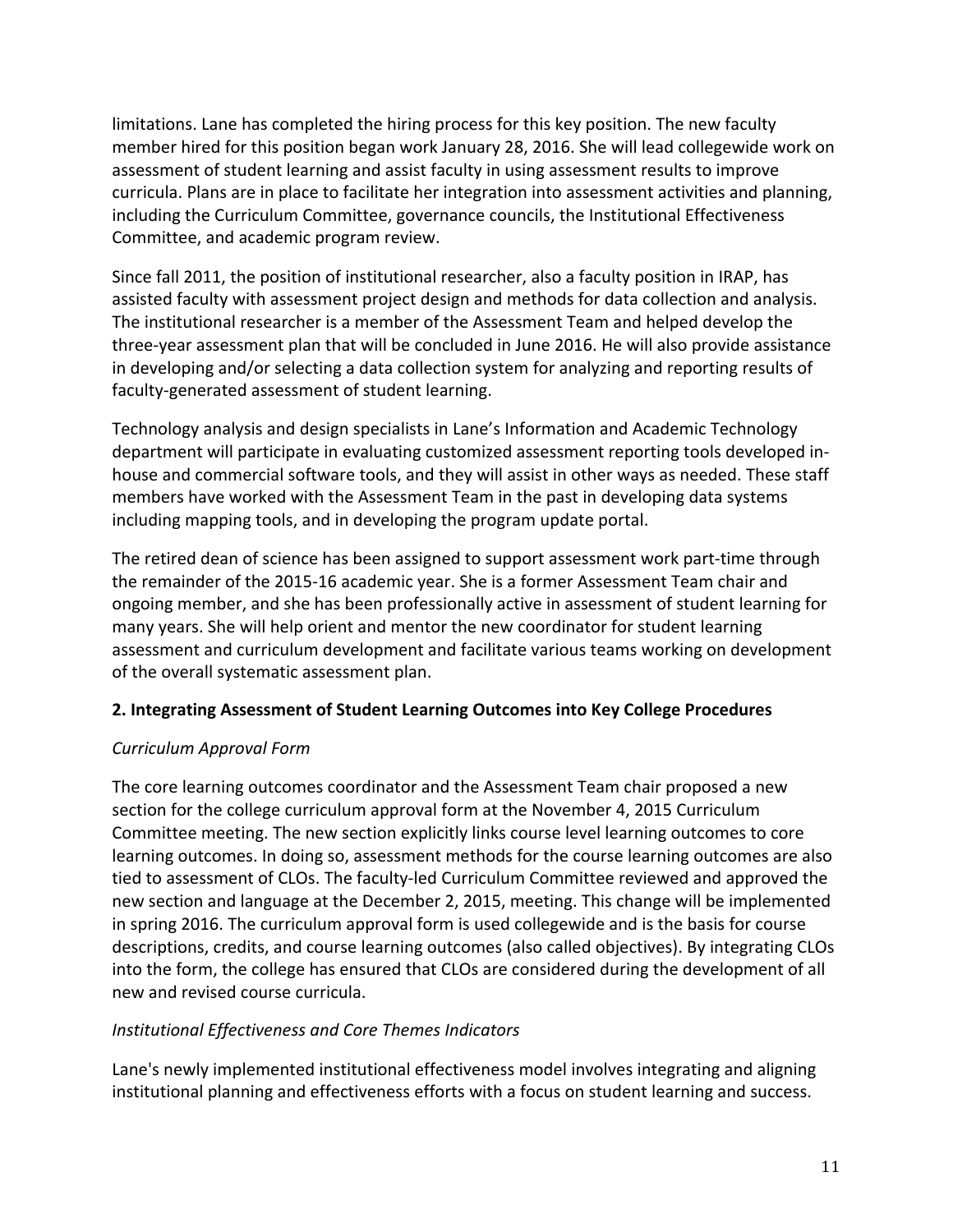The Institutional Effectiveness Committee (IEC) membership includes the Assessment Team chair and a member of the team. The IEC is charged with developing Lane's core themes and the core theme objectives and indicators of mission fulfillment. Final language for the objectives and indicators is still under review.

Core Theme 3 is Quality Educational Environment, and Objective 3 states, "Lane's curricula are designed with intention to support discipline-level, program-level, and college-level outcomes." One of the indicators for this objective is the percentage of curricula that is mapped to core learning outcomes. The Assessment Team is planning to review the assessment projects that mapped course and/or program outcomes to CLOs to gather a baseline for the college on the current level of mapping curricula to core learning outcomes.

# *Development of Strategic Directions*

For the past five years, Lane's development of core learning outcomes and assessment of student learning activities have supported the strategic direction, "A Liberal Education Approach for Student Learning." Assessment Team and core learning outcomes coordinator accomplishments have been summarized in three successive years of reporting on progress in achieving our liberal education objectives in the annual Strategic Directions Report.

# **3. Engaging in Visioning and Planning**

The work completed over the past 10 years has yielded the following results:

- A strong cadre of faculty engaged in assessment of student learning outcomes.
- Identification of key faculty and staff resources.
- Core learning outcomes that are highly visible and integrated into essential college processes.

The college will move forward on expanding systematic assessment of student learning across courses, disciplines, programs, and degrees. As previously noted, the vice president for Academic and Student Affairs will convene a visioning assessment meeting on March 9, 2016. This meeting will bring together members of the Academic and Student Affairs executive team; members of the Assessment Team; some current and former assessment project participants; the new assessment fellows; and staff from Institutional Research, Assessment and Planning and Information and Academic Technology. Through a facilitated process, this group will develop a three-year plan of action to continue the work of accomplishing periodic and systematic assessment of student learning outcomes, including core learning outcomes, across Lane's courses, disciplines, programs, and degrees. Initial planning for the visioning assessment meeting occurred on January 19, 2016. Through the planning discussion and the ongoing work on assessment of student learning, the following strategic areas will be addressed in the visioning assessment meeting: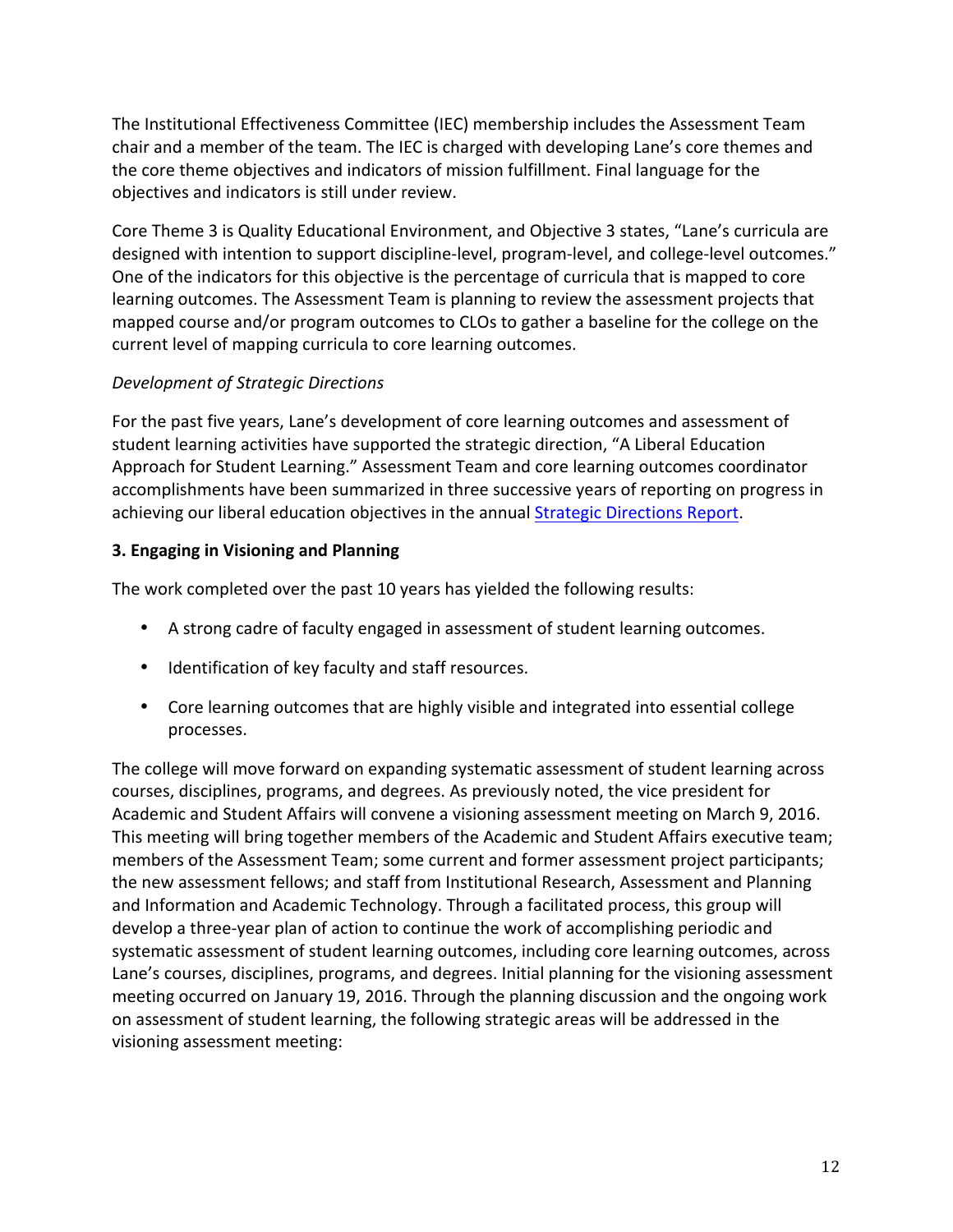# *Essential Steps*

- Mapping of course, discipline and/or program level outcomes to the core learning outcomes, beginning with developing shared understandings of each CLO.
- Integrating results of assessment of student learning outcomes with curricular changes to improve student learning where needed.

# *Tools and Infrastructure*

- Examining creative solutions to strengthen institutional support for integrating assessment of student learning into all courses, disciplines, and programs (visible space, budget, staffing, professional development mechanisms, reporting and analysis systems).
- Developing reporting and analysis methods that synthesize assessment data at the program and degree level and that track progress toward valid assessment of student learning at all levels.
- Monitoring changes in students' awareness and valuing of core learning outcomes in their classes.

# *Connections, Roles, and Responsibilities*

- Clarifying roles and responsibilities among key players for the shared work of assessment of student learning.
- Capitalizing on the collaborative and collective strengths and assets the college already has.
- Integrating assessment of student learning outcomes, including CLOs, into the college's guiding statements such as Lane's core themes and indicators of mission fulfillment and strategic directions.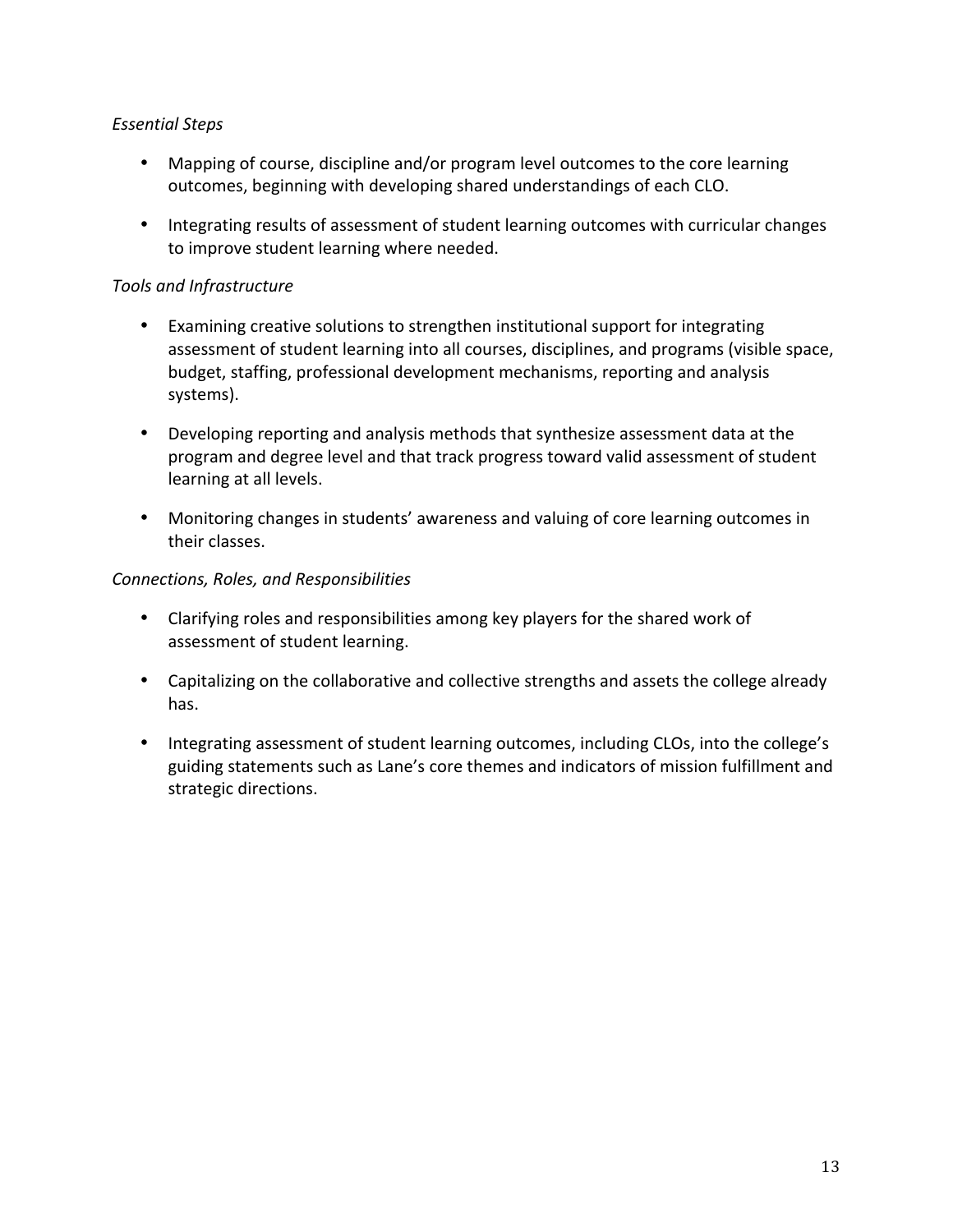*Recommendation 5: In order to ensure quality and relevancy of its program and service* offerings, the evaluation committee recommends that the college administration, faculty, and staff continue to engage in establishing and implementing comprehensive program and service *review processes that are informed by data and connect to planning and institutional effectiveness processes (Standard 2.C and 4.A).* 

As part of Lane's self-study work and continuing interest in ensuring planning processes are meaningful, evidence-based, and appropriately interconnected, the college convened a department planning workgroup comprised of faculty, classified staff, and managers to review and evaluate the effectiveness of unit planning and other department planning processes, research best practices, and develop and implement improvements. The group began work in spring 2014 with a campuswide survey of planning processes and continued work throughout the 2014-15 academic year.

The group recommended transitioning from the college's current annual unit planning process to a five-year program review process with mid-cycle reporting and reflection. The Executive Team approved this recommendation, and the workgroup moved forward with research and development of program review processes, guides, and structures. The group drew heavily from existing work at Lane over the past several years from the Assessment Team, Academic and Student Affairs office, and College Services program review process (established in 2011), and also turned to literature and colleagues from peer institutions.

The emerging work was shared with college governance councils, deans and directors, and the board of education and was piloted with two academic programs, one student affairs program and two college services programs in 2014-15.

# **Establishment of Academic Program Review**

In May 2015, a new structure of academic program review was approved, a new Academic Program Review Oversight Committee established, and initial academic disciplines identified to begin program reviews in fall 2015, in addition to two programs which began reviews in a pilot program. This agreement emerged from Lane's self-study work, wide-spread dissatisfaction with the current unit planning process, and the environment created by the accreditation recommendations.

The new academic program review process is anticipated to encompass up to 20 academic programs per year in a five-year cycle, and it:

- Appropriately engages staff at all levels.
- Encourages robust input and high quality analysis.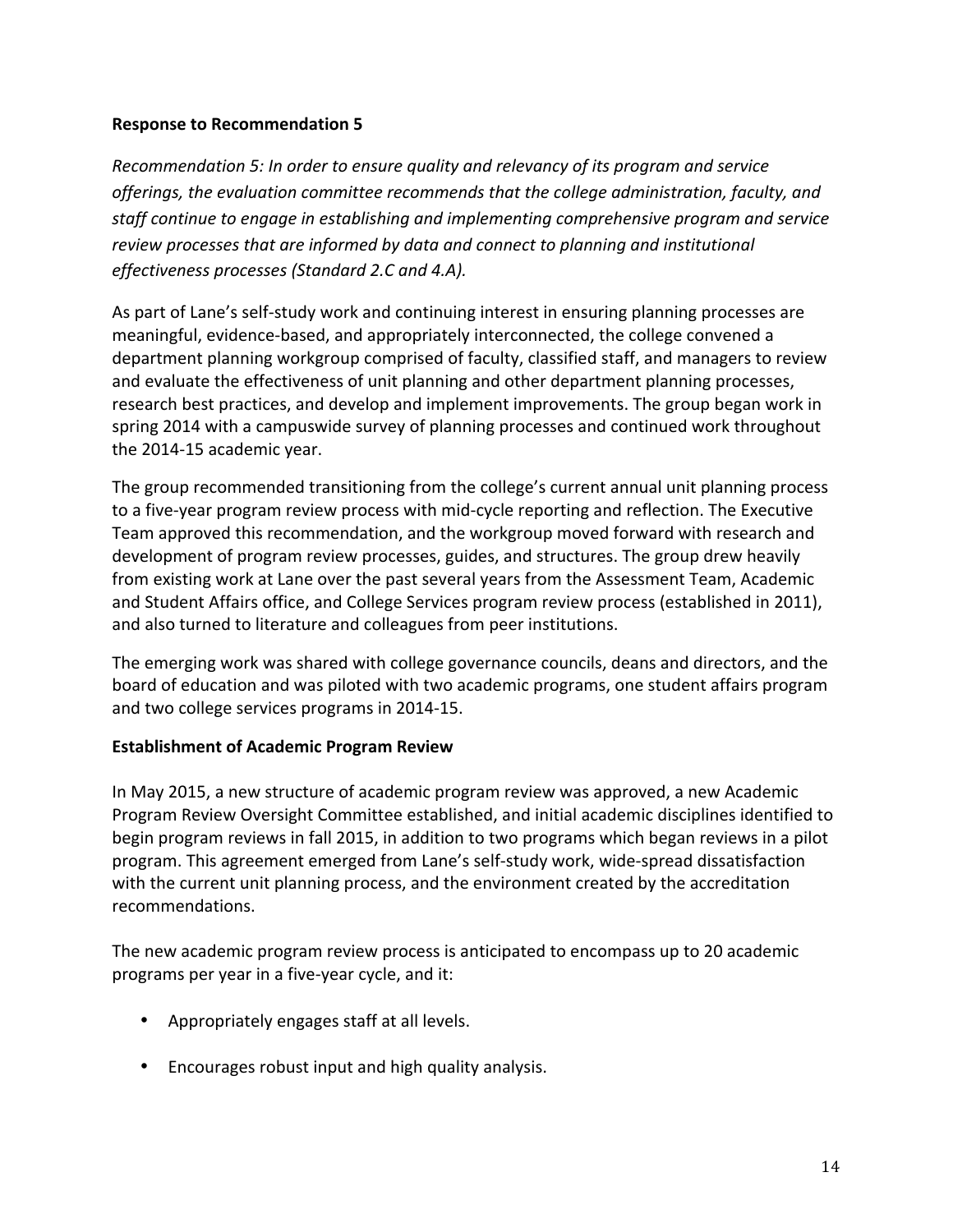- Is informed by data and expertise.
- Consists of both self-study and implementation of recommendations phases.
- Is connected to planning and institutional effectiveness processes (college processes provide input to discipline program reviews and program reviews provide critical feedback to college processes).
- Incorporates external review.
- Is faculty-led with clearly identified responsibilities for both faculty and administrators.

Currently, the academic program review process has wide voluntary faculty support, and after an assessment of experience after the next round of programs are selected for reviews in 2016-17, it is anticipated that the process will be taken up through bargaining as a regular responsibility.

Work began in spring 2014 with the previously-mentioned convening of the department planning workgroup. In addition to key administrators, membership came from a general call to faculty, classified staff, and managers to participate.

As issues involving specific faculty responsibility, authority and leadership emerged as critical to success, the work entered a new phase, which culminated in the key agreements that incorporated elements of the work to that point. These agreements are generally regarded as a major step forward for the college and an example of productive collaboration. They received positive feedback when shared with governance councils.

The academic program review process is outlined and codified in two main agreements, the first listing the key principles to be followed and the second a narrative codifying the process and organizational participants and sequence of work and products. The final agreement pact also included a list of organizational elements and acronyms, tasks and a flowchart.

# **College Services and Student Affairs Program Review**

The College Services program review process was established in 2011, and in 2014-15, this process expanded to include Student Affairs. Unlike academic program review, College Services and Student Affairs do not have oversight committees. These reviews follow a five-year cycle, and they:

- Appropriately engage staff at all levels.
- Encourage robust input and high quality analysis.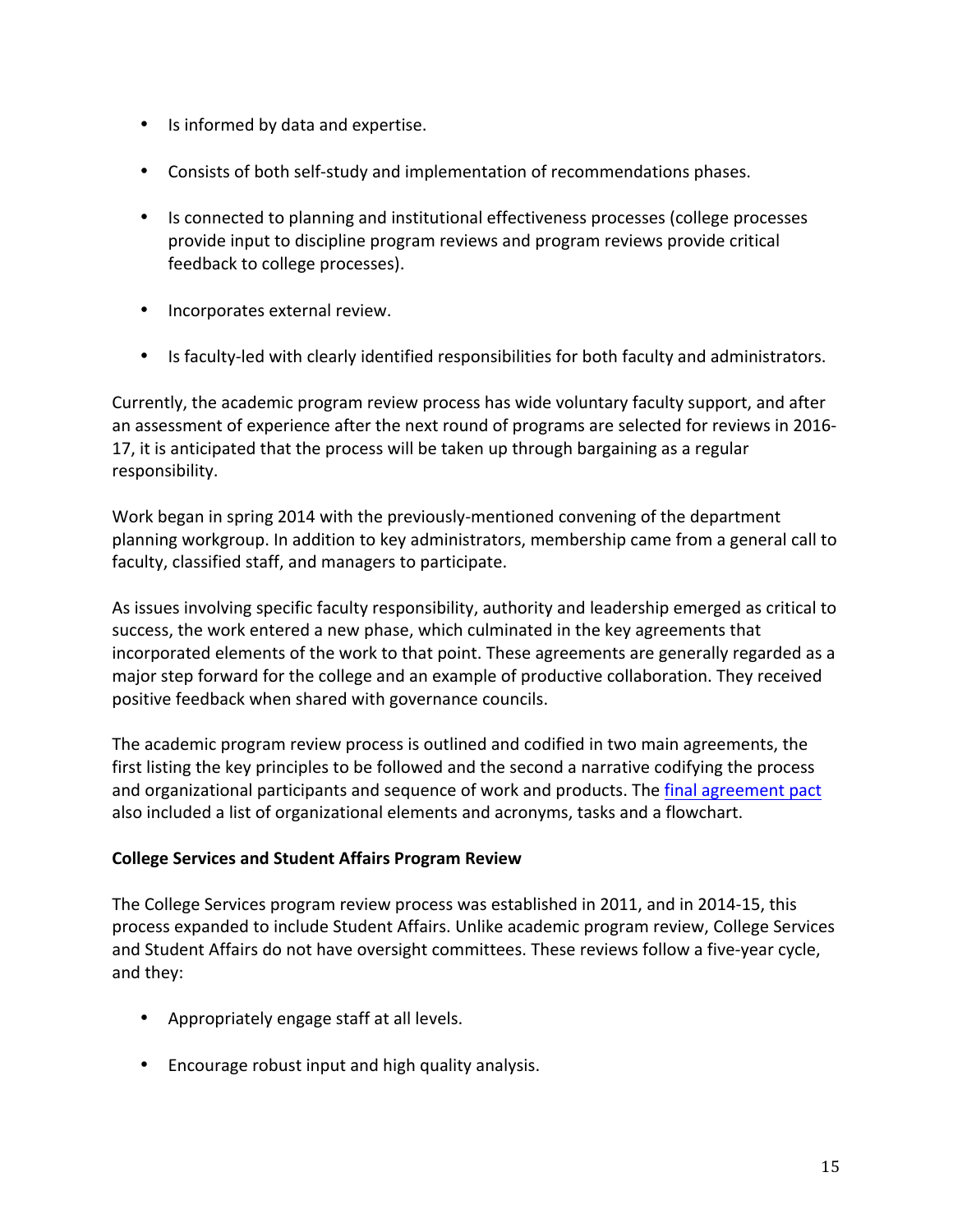- Are informed by data and expertise.
- Consist of both self-study and implementation of recommendations phases.
- Are connected to planning and institutional effectiveness processes (college processes provide input to discipline program reviews and program reviews provide critical feedback to college processes).
- Are led by managers and classified staff.

# **Informed by Evidence**

At the launch of the review process, program review teams attend an orientation session and receive a data package that contains the following data elements. These data elements were provided to all college programs in October 2015. In addition to being used for program review, they are being utilized in the annual department-level self-evaluations. They will continue to be updated.

In addition to the standard data package provided to program review teams, the Institutional Research, Assessment and Planning Office; the Budget Office; and coaches from the Academic Program Review Oversight Committee, College Services, and Student Affairs are available to support review teams in additional research and information requests and analysis.

# **Integration with Institutional Planning and Effectiveness**

The self-study phase of the program review process, conducted every five years, provides a structure and process for long-term strategic planning and in-depth consideration of department-specific and cross-departmental issues and opportunities, including college core themes and strategic directions.

Recommendations from program review will flow into the budget development and resource allocation processes and will be reviewed annually through a department self-reflection report.

Summative reports on program review will be provided annually to the Institutional Effectiveness Committee, which develops an annual institutional improvement analysis, summary and recommendations report for the College Council and Executive Team. These findings will inform strategic goals and priorities at the college level, which will flow into the next cycle of program review (see Figure 1).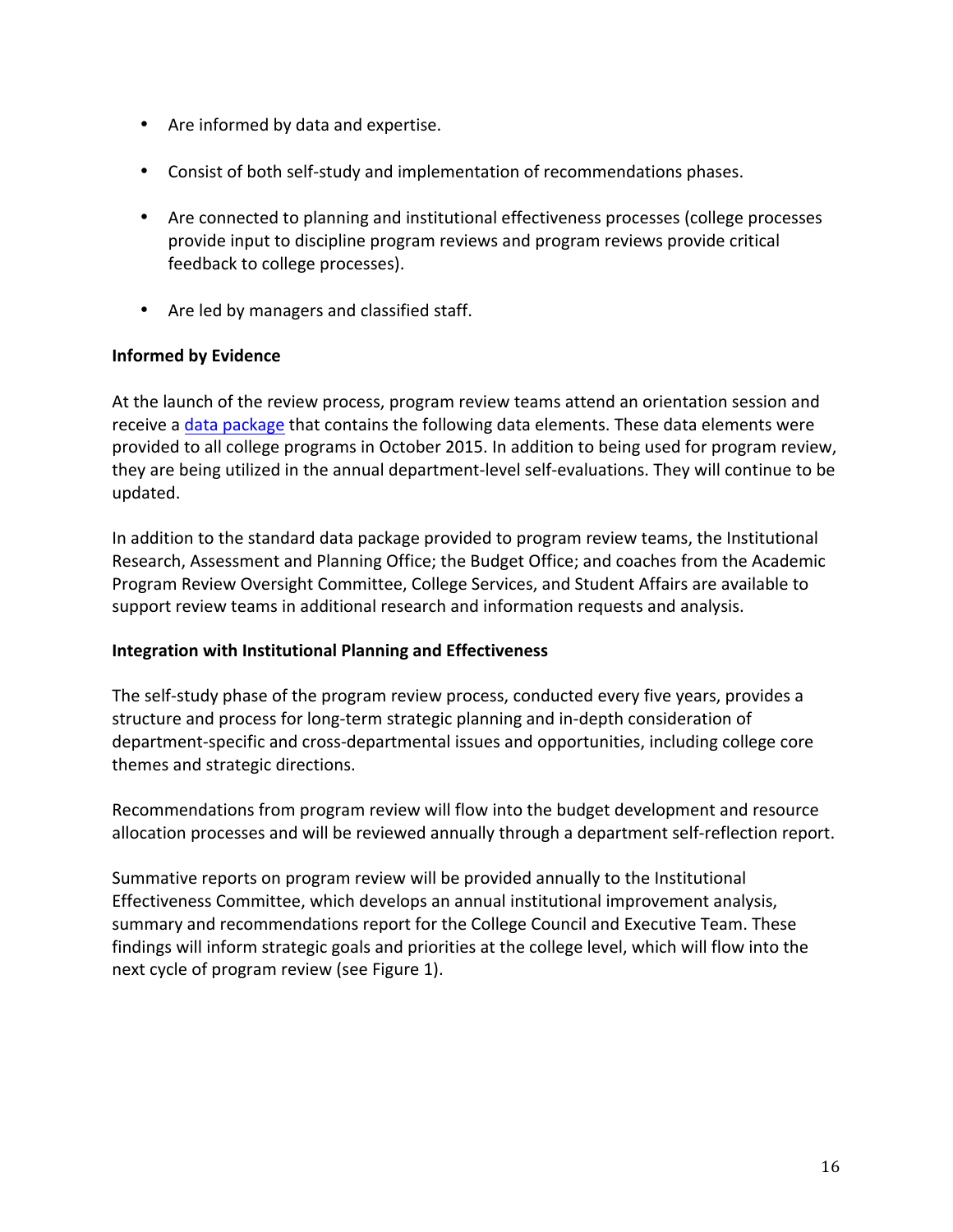

**Figure 1: Institutional Effectiveness**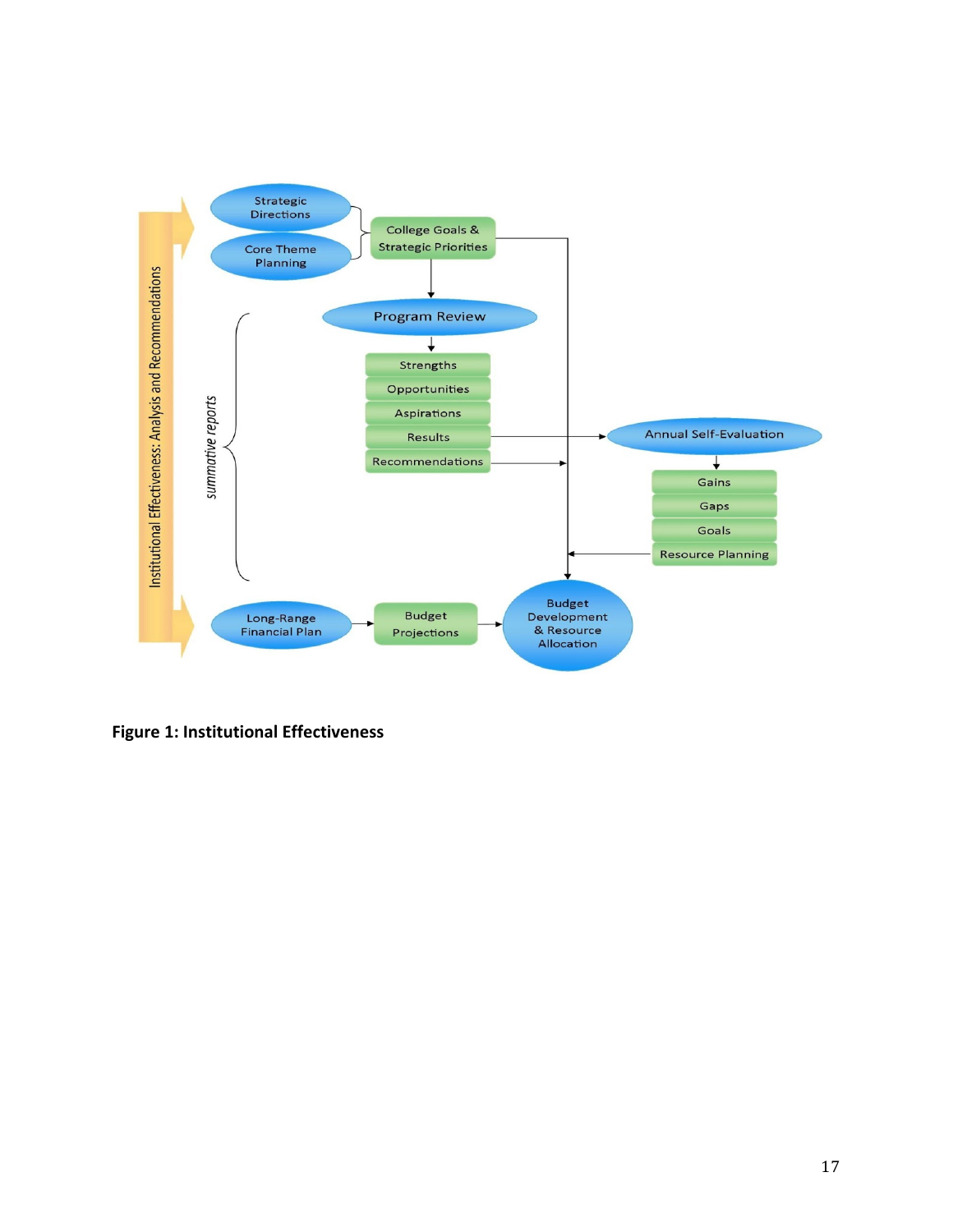*Recommendation 6: In order to reflect nondiscrimination in practice and to realize accomplishment of its core themes, core values, and strategic directions, the evaluation committee recommends that the college fully implement the board of education policy related to diversity and inclusion (Eligibility Requirement 5 and Standard 2.A.18).* 

The college has made progress and continues to work on implementing Board Policy 520: Cultural Competency. The policy includes creating a professional development program that offers employees opportunities to participate in workshops, events, and other educational opportunities that help foster lifelong learning in cultural competency. It also includes the development of an evaluation and tracking system to assess program effectiveness and submission of annual monitoring reports to the board.

#### **Development of the Cultural Competency Professional Development Program**

In summer 2014, Lane Community College created the Cultural Competency Professional Development (CCPD) Committee. This committee includes subcommittees and work groups covering the following areas of focus: race, ethnicity, culture and language; religion and spirituality; socioeconomic and social class; gender; sexual orientation; accessibility, age, ability, and mental health; veterans and military status; and social justice, understanding the dynamics of power, privilege and oppression. The CCPD Committee leads the college's work in developing a program for cultural competency professional development.

Work completed by the CCPD Committee includes working toward the following core goals and objectives:

- Review and assess "best practices" from other educational institutions and public and private sector entities actively engaged in employee development toward the creation of a "culturally fluent" workforce.
- Create a multimodal culturally competent learning model. This model will include learning opportunities presented for staff engagement during in-service trainings and year-round workshop and conference opportunities.
- Identify institutional assets in the development of a collegewide framework for achievement of the goals and objectives of the cultural competency initiative.
- Assemble and identify college resources that support the committee's work.

The CCPD Committee continues to work on the above goals and objectives and the overall development of the program. The balance of the work moving forward will focus on the implementation of professional development/workshop opportunities that advance the individual and collective growth in cultural fluency, agility and competency across the institution.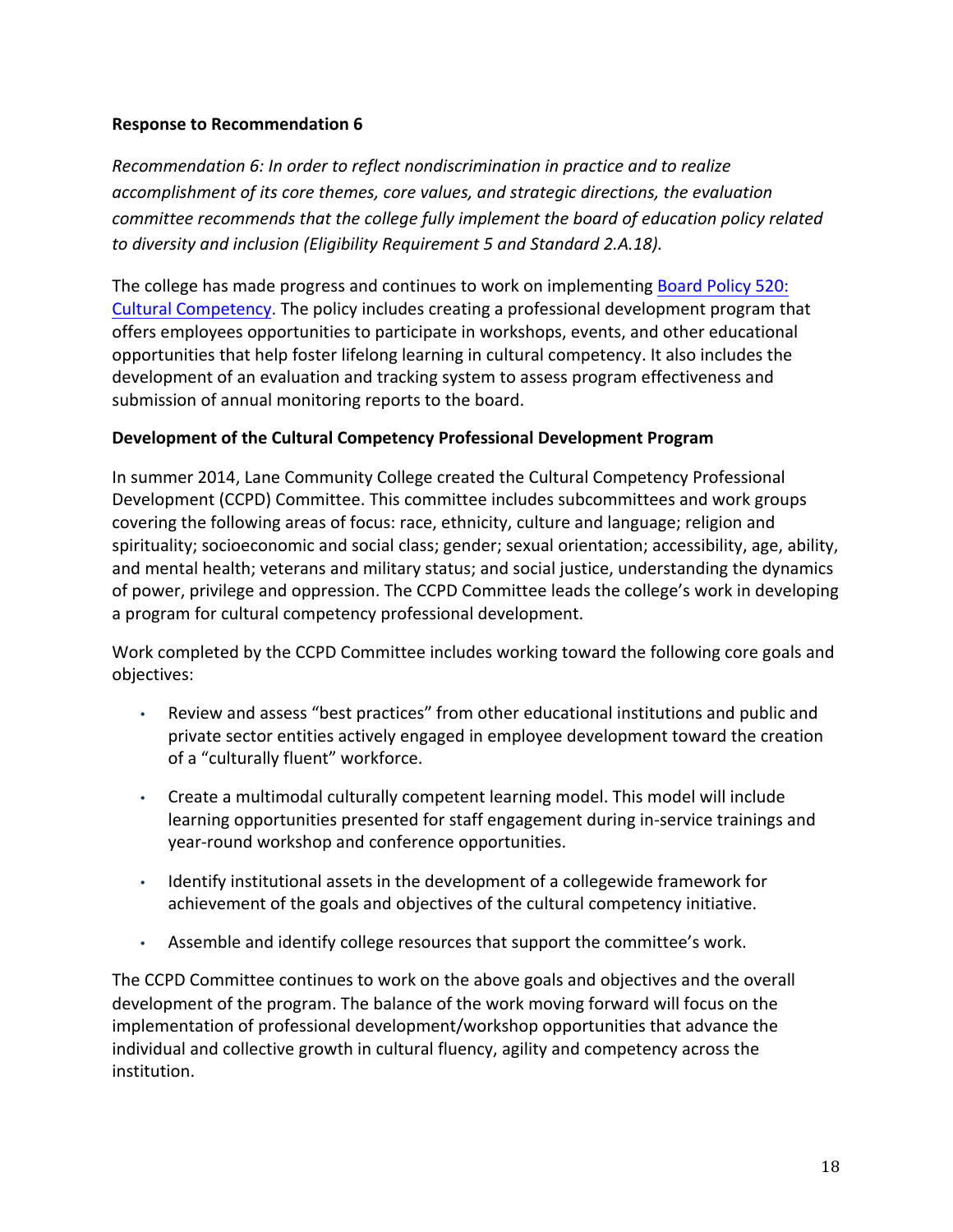#### **Assessment of Program Effectiveness**

The CCPD Committee is beginning the process of crafting an assessment system for faculty and staff to engage with and to track their progress. The committee recognizes the need to shift from modifying external tools to developing options specific to Lane's needs, and it is focusing on tools designed for self-assessment. The committee is also discussing how to best internally evaluate program effectiveness and which instruments and resources will be necessary for that process. 

#### **Professional Development Opportunities**

While creating the cultural competency professional development program and methods of assessing that program, the college continues to craft and deliver a wide range of professional development opportunities for Lane faculty and staff.

#### *Islam Initiative*

The Islam initiative is a collaborative effort between Lane Community College and University of Oregon religious and peace studies faculty, staff and administrators. It brings scholarly experts on Islam representing a diversity of backgrounds and offering a plurality of perspectives to the academic study of Islam. The initiative was completed last year. Over the span of two years, hundreds of students, faculty, staff and community members attended scholarly lectures and film discussions, and four classes in Islamic Studies were developed. The ongoing benefits from this work include a library of DVDs of the Scholars on Islam Series that are actively used by instructors (https://www.lanecc.edu/scholarlectures).

# *Storytelling Model for Social Justice*

After inviting Dr. Lee Anne Bell to campus in 2012 to talk about the "Storytelling Model for Social Justice through the Arts," Lane has continued to build upon this model. The college has hosted a variety of events and speakers that integrated some aspect of this storytelling model and were offered for Lane staff, faculty, students, and the community. In 2014-15, some of these events and speakers included:

- Prof. Gilberto Alexandre Sobrinho: Professor of multimedia, media and communications at Universidade de Campinas, São Paulo, Brazil and a Fulbright Scholar currently in the department of cinema at San Francisco State University. His Fulbright project title is "Brazilian Documentary and Identity Issues: Ideas, Authors, Collectives and Different Approaches to Images and Sounds of the Nation in Film, Television and Video."
- Sonia Nazario: Pulitzer Prize-winning author and journalist and author of "Enrique's Journey," the story of a young boy's journey from Honduras to the United States to reunite with his mother after 11 years of separation. The story deals with the issues of immigration, exploitation and child abuse, part of a larger narrative on the challenges faced by Latino/Latina communities in Oregon and beyond.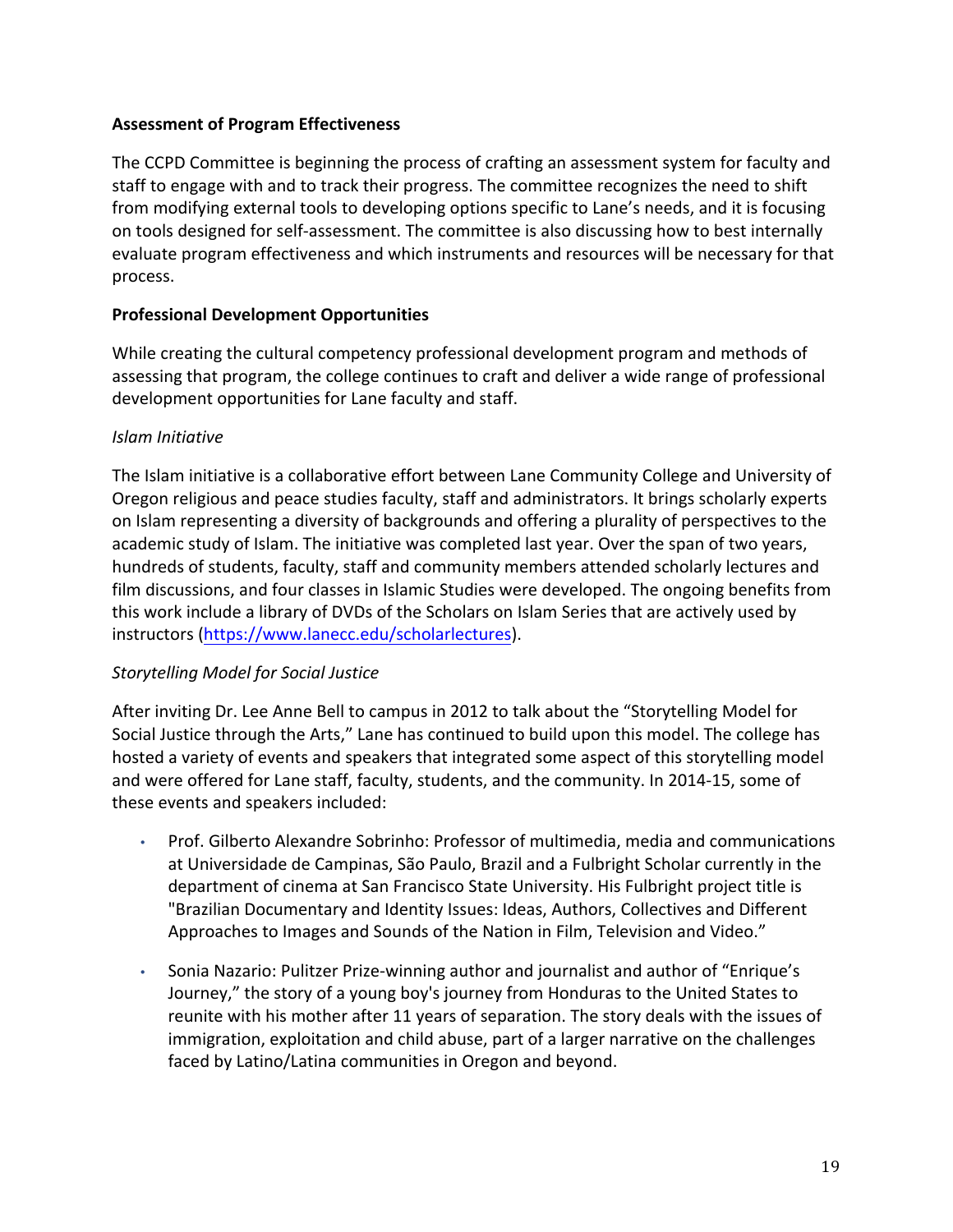- David Barsamian: Nationally known investigative journalist and author and the founder of Alternative Radio. He presented on "Media and Democracy" for the Lane Peace Center.
- Jean Kilbourne, Ed.D.: Internationally recognized for her pioneering work on the image of women in advertising and her critical studies of alcohol and tobacco advertising. She is widely known for her video, "Killing Us Softly," and she is the author of the awardwinning book "Can't Buy My Love: How Advertising Changes the Way We Think and Feel" and co-author of "So Sexy So Soon: The New Sexualized Childhood & What Parents Can Do to Protect Their Kids." Dr. Kilborne was the keynote speaker for the 2013 Lane Peace Symposium and presented on "Rising to End Gender Violence."
- Jensine Larsen: Social media expert, journalist, and global women's empowerment leader. She founded World Pulse after working as a freelance journalist covering indigenous movements and ethnic cleansing in South America and Southeast Asia.
- Dr. Susan Shown Harjo: Presidential Medal of Freedom recipient and instrumental figure in the passing of the Native American Graves Protection and Restoration Act and the American Religious Freedom Act. She presented on "Seeing Red: Indigenous Perspectives on Peace & Justice" at the 2015 Lane Peace Symposium.
- Dennis Martinez: Founder of the Indigenous Peoples' Restoration Network and Co-Director of the Takelma Intertribal Project. His presentation at the 2015 Lane Peace Symposium focused on bridging Western science with traditional ecological knowledge.
- Katie Singer: Medical journalist and author of "An Electronic Silent Spring." Her Lane Peace Center presentation addressed the erosion of community rights regarding the placement of cell towers.
- Holly Robinson-Peete: Operator, along with her husband, Rodney Peete, of their foundation, HollyRod, which supports research for children with autism and research for those afflicted with Parkinson's disease. She is also a civil and human rights activist who speaks on these subjects on college campuses across the nation. Robinson-Peete joined the college community for the 2015 MLK program, focusing her talk on the current events related to police-civilian deaths of unarmed African American men and the general state of race relations in America today.
- Dr. Tricia Rose: Internationally recognized scholar of post-civil rights era African American culture, popular music, social issues, gender and sexuality. She delivered a presentation at Lane entitled "Educational Equality in an Unequal World: Creative Strategies for Making All Students Successful."
- Dr. Phil Tajitsu Nash: Professor of Asian American and Latin American studies at the University of Maryland. He was the keynote presenter for the college's 2015 Spring Conference. Dr. Nash delivered an interactive cultural competency seminar for faculty and for classified, management and administrative staff.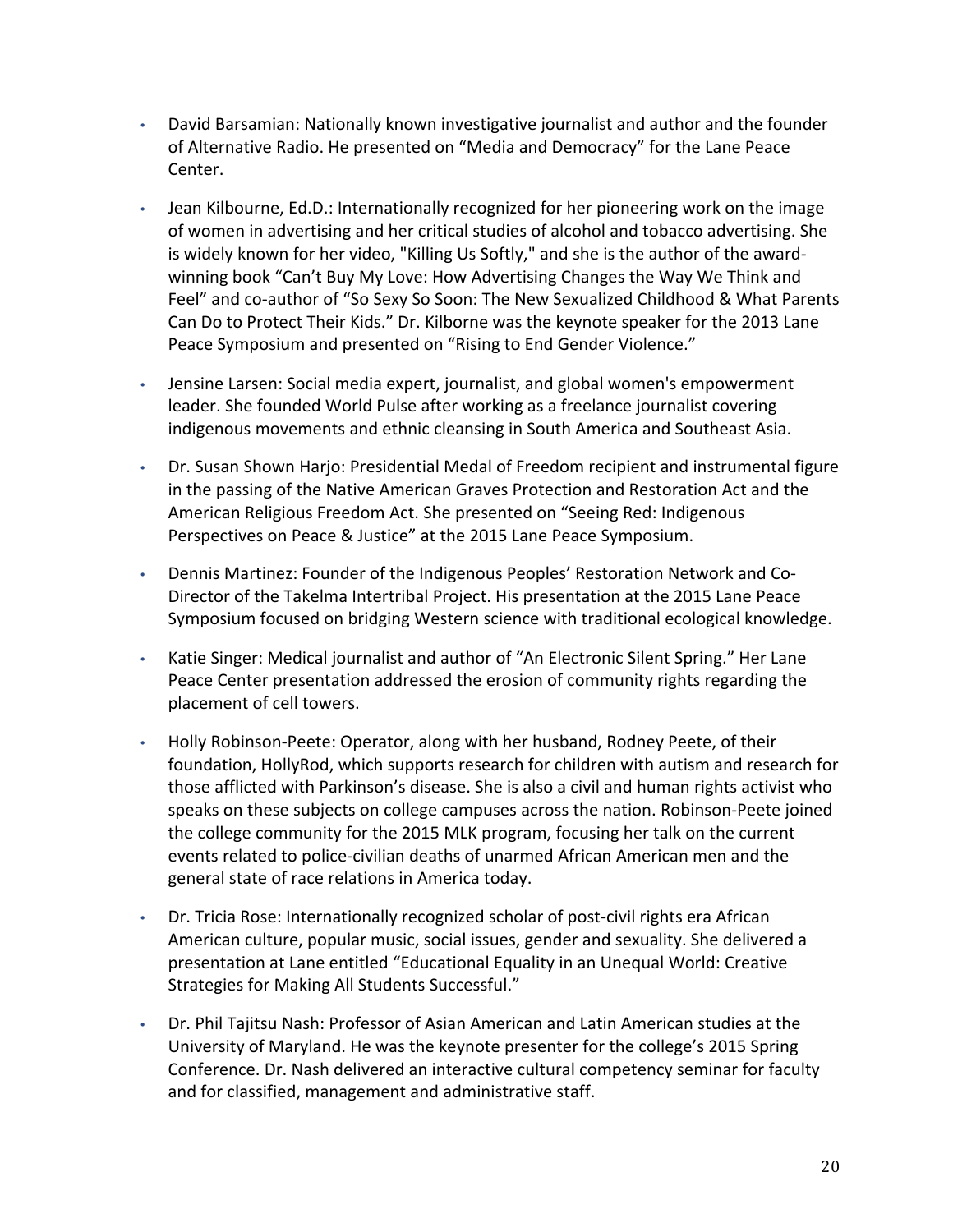The focus on a model incorporating elements of the "Storytelling Model for Social Justice through the Arts" continues into the 2015-16 academic year. Prominent among the events held so far was a presentation given by April Ryan, White House correspondent, journalist, and author, at the annual Martin Luther King Jr. Day celebration. This event was co-sponsored by Lane Community College and the University of Oregon. Ms. Ryan focused her presentation on her coverage of the Clinton, Bush, and Obama presidencies, specifically on the issues of race and the American presidency.

# *Emotional Intelligence and Resiliency Professional Development*

In November 2012, the college partnered with five local agencies to bring in leading emotional intelligence (EI) expert, Suzanne Rotondo, to conduct "Leading with Emotional Intelligence" professional development sessions. During 2013-14 and 2014-15, the college continued partnering with local agencies to offer workshops and training sessions for Lane managers, Aspiring Leaders, classified staff, and faculty. In January 2016, workshops were provided to new Lane employees.

EI sessions offered at Lane for faculty, staff, managers, and board of education members included: "Leading with Emotional Intelligence," "Deep Dive into the 'Inward' Quadrants of Emotional Intelligence: Self-Awareness and Self-Management," and "Leading Change with Emotional Intelligence."

In 2016, the college initiated emotional intelligence train the trainer workshops to bring EI training and facilitation expertise in house. El training for newly hired staff is now part of the new, two-day welcome to Lane orientation instituted this year, and EI workshops will also be available to current faculty and staff.

# *Spirituality and Religion Series*

Lane's Peace Center and diversity officer continued their collaboration to provide vibrant offerings this year, with highlights including Geshe Thupten Jinpa Langri, Ph.D. addressing "Fearlessness and Compassion," and the Lane Peace Symposium focusing on "Seeing Red: Indigenous Perspectives On Peace & Justice."

The cultural competency and diversity awareness education program hosted a successful session for faculty and staff as part of the 2015 Spring Conference entitled "Religion and Spirituality: Exploring Intersections, Dismantling Stereotypes." The session featured Lee M. Gilmore, Ph.D., lecturer, religious studies/humanities, San José State University. Objectives for the participants included:

- Cultivate a critical understanding of religious and spiritual diversity, both globally and regionally.
- Develop a basic vocabulary for describing religious and spiritual diversity.
- Examine common stereotypes about diverse religious and spiritual traditions, including intersections with race, class, gender, and sexuality.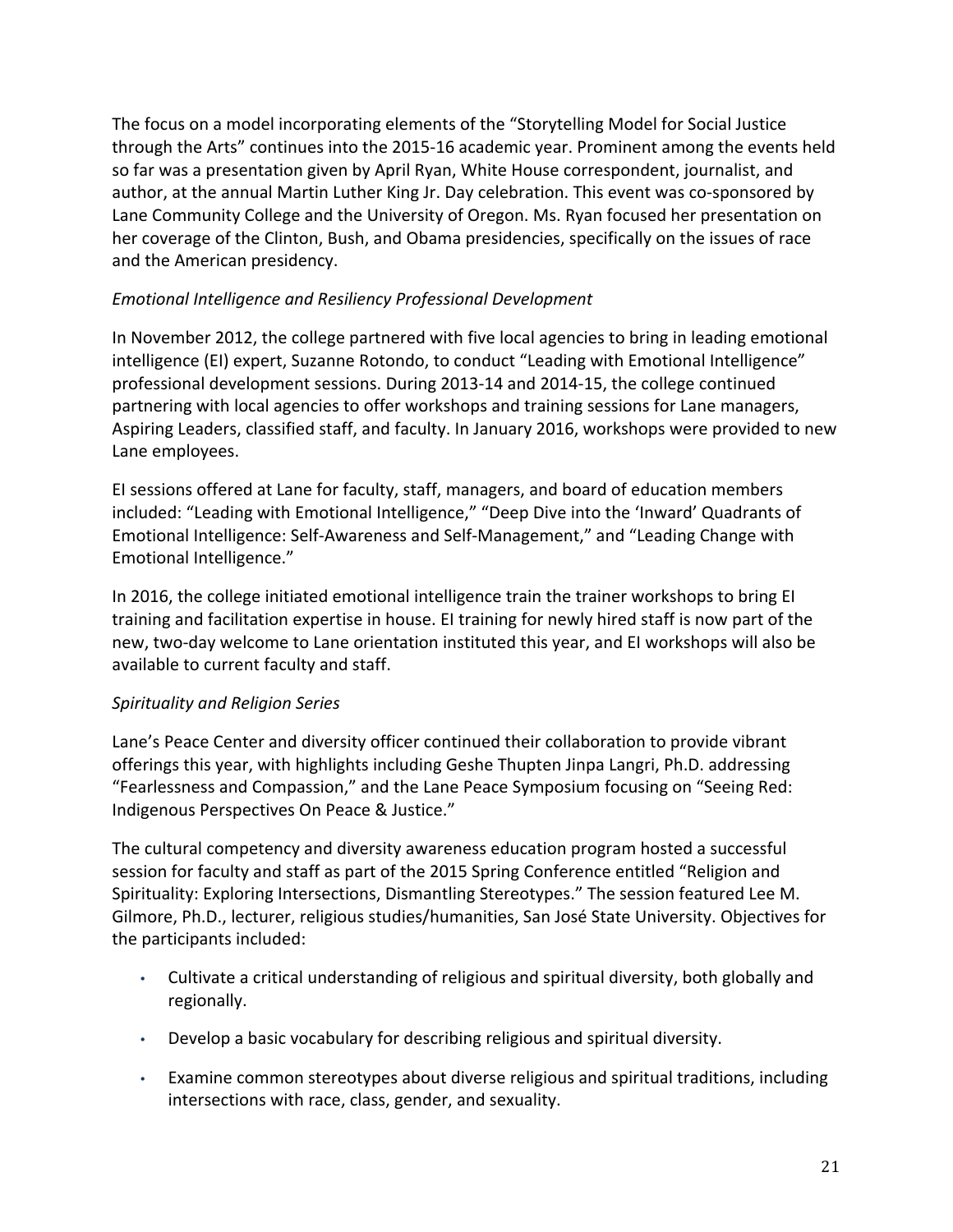• Explore the internal diversity of religious traditions, including ethnic, cultural, ideological, theological, practical, and political.

This work continues in 2015-16 under the direction of a religion and spirituality workgroup that includes a broad cross-section of faculty, staff and management.

#### *Cultural Competency Workshops*

In January 2016, two representatives of the Cultural Competency Professional Development Committee led workshops for the Lane Board of Education, Executive Team, classified and faculty union presidents, and the president of the student government at the board's retreat. The first workshop addressed race and the second workshop focused on gender. Each hourlong workshop offered beginning-level activities and discussions on its respective topic.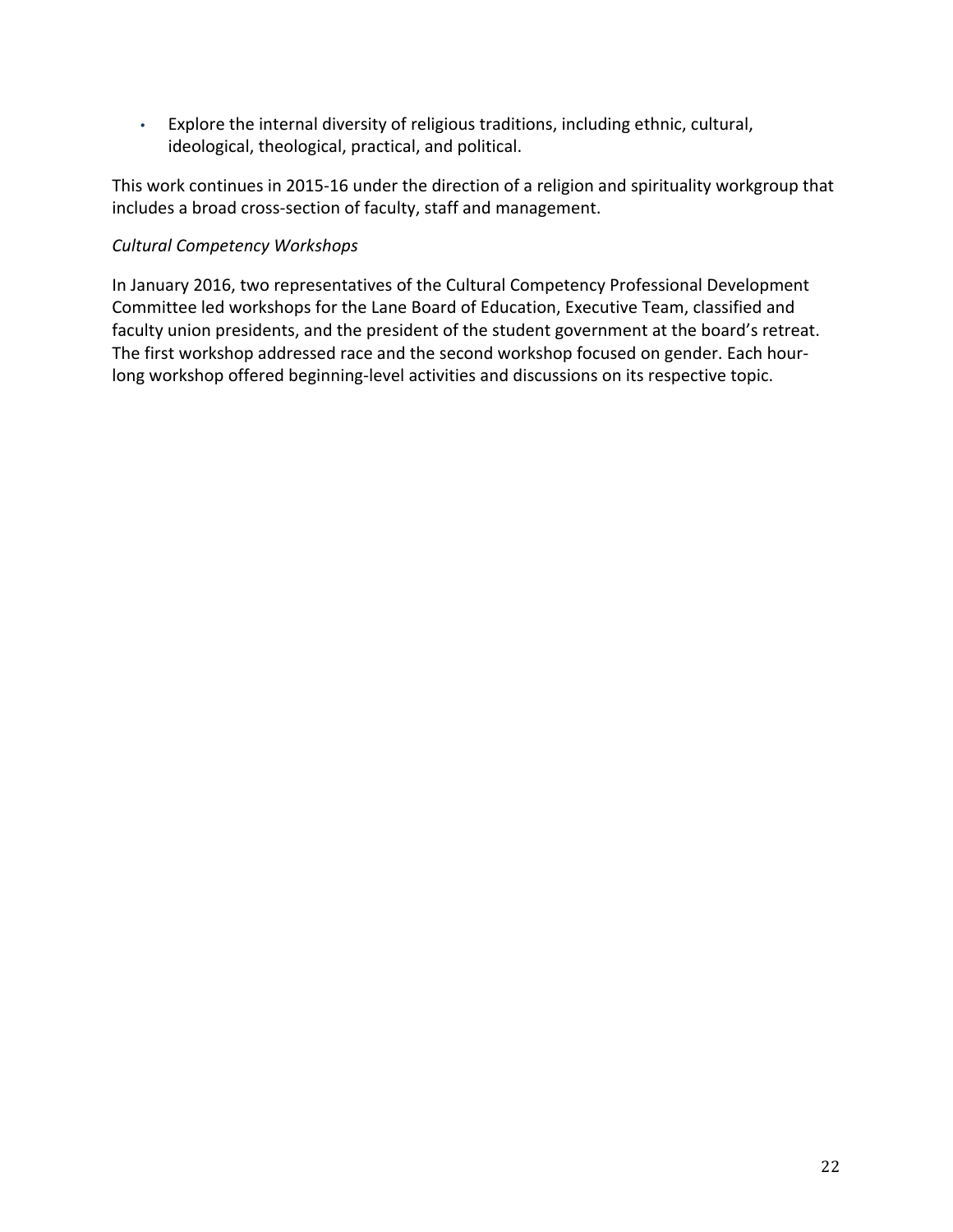*Recommendation 7: In order to ensure that student complaint mechanisms are clearly understood by students and staff, the evaluation committee recommends that the college* develop effective methods to communicate and disseminate policy and procedure information *(Standard 2.A.15 and Standard 2.A.18).*

After determining that the student complaint procedure was neither clear nor simple based on both student and staff experience, a work group of academic deans was formed in winter 2014 to propose revisions to the procedure. The proposal included combining the existing informal and formal complaint procedures into one complaint procedure to reduce the number of procedures linked to the process and to provide a more direct pathway for students from a problem-solving stage to a formal complaint. This new version was reviewed by Academic and Student Affairs deans, the Executive Team, the Student Affairs Council, the leaders of both unions, and the president of the student government (ASLCC) throughout 2014 up through spring of 2015.

In 2014, a soft launch began which included placing a new online reporting form in the center channel of the myLane dashboard/homepage. The college's web portal, myLane, is a secure site from which students can conduct all of their college business, including enrollment, finances, and progress toward a degree or certificate. This location made the complaint form more visible and accessible to students.

In 2015, the executive dean of Student Affairs (EDSA) engaged in the following actions to increase the effectiveness of the college's communication and dissemination of complaint policies and procedure information:

- Understanding that students need support in navigating and processing student-based complaints (complaints, grievances, code of conduct violations, gender-based misconduct), the dean proposed revising the job assignment for a support staff member to focus on these procedures. This person would guide individual students through the process when needed, as well as answer questions via phone, email, or in person. The proposal was approved and the program coordinator for conduct and complaints began this new function in October 2014.
- In February 2015, the dean met with student government leaders (senators and executive staff) at a regularly scheduled work session to consult on revisions to several student procedures. The group reviewed a highlight sheet of changes from the old complaint procedure to the new version. The work group affirmed the format of the revisions such as using more Q&A styles as well as more visuals depicting the process. The group also suggested using neutral language for procedures and policies.
- The dean and program coordinator continue to collaborate on making procedures accessible to students. Currently, the Information and Academic Technology department is working on reformatting they style of the online procedure based on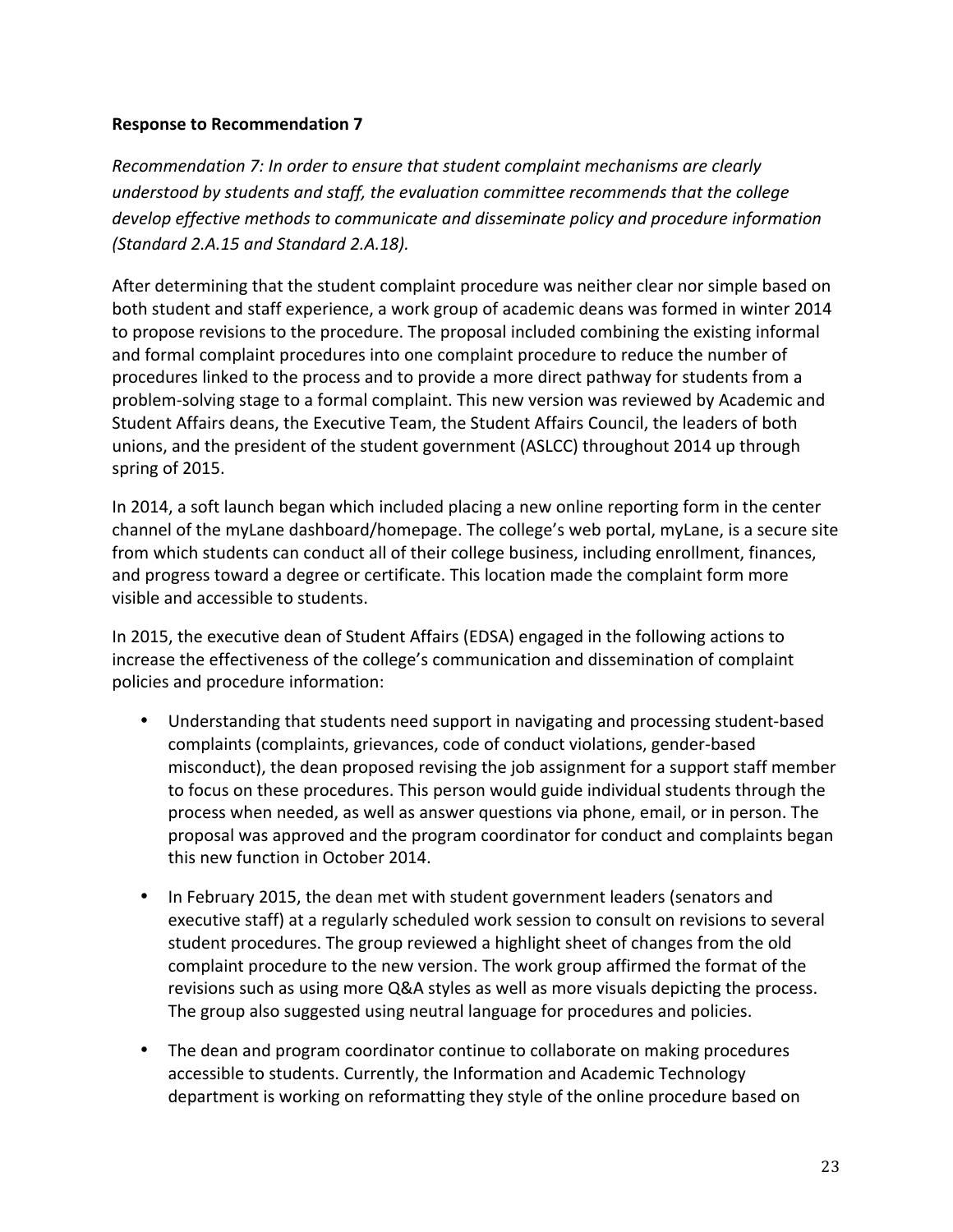student leader feedback and is updating related links, such as those to the web search function and the Ask Ty intelligent Q&A response system on the college website.

- Communication regarding these procedures is an ongoing project. Preliminary communications prior to this launch included: reviewing the complaint procedure with the Peer-to-Peer Administrative Support Network (spring 2015, February 2016); providing training for managers and departments on gender-based sexual misconduct reporting and response (summer and fall 2015); reviewing the location of reporting forms and procedural processes with Academic and Student Affairs deans and directors (fall 2015); new Faculty Connections mentorship program sessions (2015); sending direct email to students highlighting the changes to the procedures and announcing information sessions where students can ask questions about these procedures (December 2015); holding information sessions for students (January 6, 11, 14, 2016). Additional communications planned for winter 2016 include notice in "News You Can Use," an informational posting in OrgSync, the student engagement online portal.
- The student complaint web report form will continue to be located in myLane as students have been accessing it there for several terms. Since this is a web-based form, links to the report form are included in other locations, such as OrgSync, and are embedded in related procedures.
- Lane's college procedures, including the student complaint procedure, the student code of conduct, and the student gender-based sexual misconduct procedure, are officially located in COPPS (College Online Policies and Procedures). COPPS is located in the main webpage structure and includes specialized search functions so that users can quickly identify the policy or procedure they are seeking.
- The official launch for implementing the three primary procedures (student complaints, student code of conduct, and the student gender-based sexual misconduct) began in winter 2016. These procedures are co-located in several places to provide students with multiple landing points based on their user preferences. For example, PDF copies will be available from the Lane website and in OrgSync, and direct links are located in myLane.